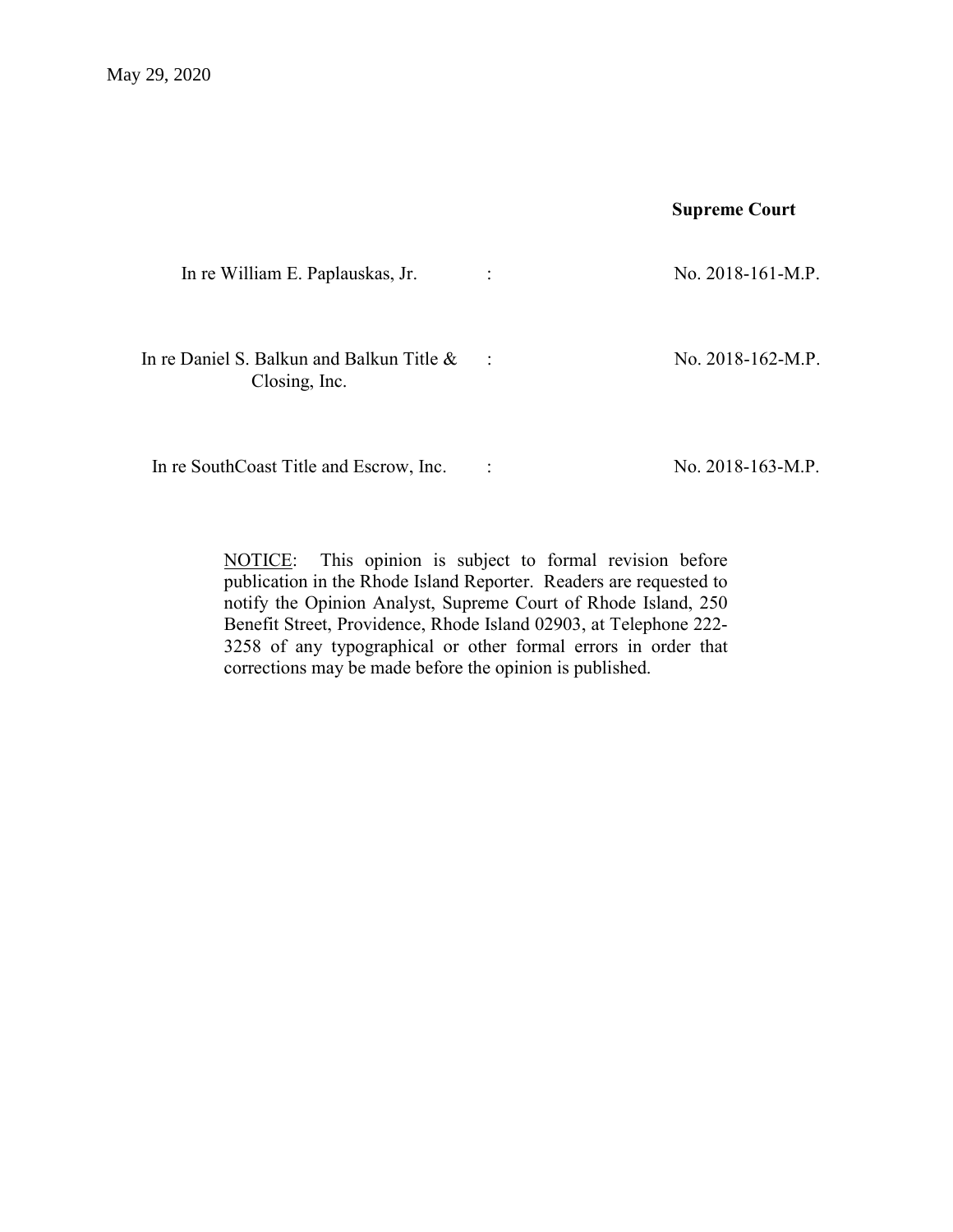### Supreme Court

| In re William E. Paplauskas, Jr.                              | $\ddot{\cdot}$ | No. $2018-161-M.P.$ |
|---------------------------------------------------------------|----------------|---------------------|
| In re Daniel S. Balkun and Balkun Title $\&$<br>Closing, Inc. | $\mathbf{L}$   | No. $2018-162-M.P.$ |
|                                                               |                |                     |

In re SouthCoast Title and Escrow, Inc. : No. 2018-163-M.P.

Present: Suttell, C.J., Flaherty, Robinson, and Indeglia, JJ.

# **OPINION**

**PER CURIAM.** We are called upon to opine as to what functions involved in a real estate closing may be performed by non-attorneys and which, if any, require the efforts of an attorney licensed to practice law in this state. We wish to emphasize at the outset our firm belief that parties to a real estate transaction are best served if they are represented by licensed attorneys. In our judgment, allowing such transactions to be conducted by non-attorneys exposes sellers, and especially buyers, to the possibility of harm that outweighs the one-time savings that a party might realize as a result of not having to pay a fee charged by an attorney. In our view, pursuing such a course of action is fraught with peril. However, that is not the question before us. What is before us is whether a non-attorney who performs one or more of the various services that are associated with a real estate transaction is thereby engaging in the unauthorized practice of law.

 This Court has long held that "the practice of the law is a special field reserved to lawyers duly licensed by the [C]ourt." In re Town of Little Compton, 37 A.3d 85, 85 (R.I. 2012) (deletion omitted) (quoting Rhode Island Bar Association v. Automobile Service Association, 55 R.I. 122, 126, 179 A. 139, 140 (1935)). We have acknowledged that, at times, the practice of law can be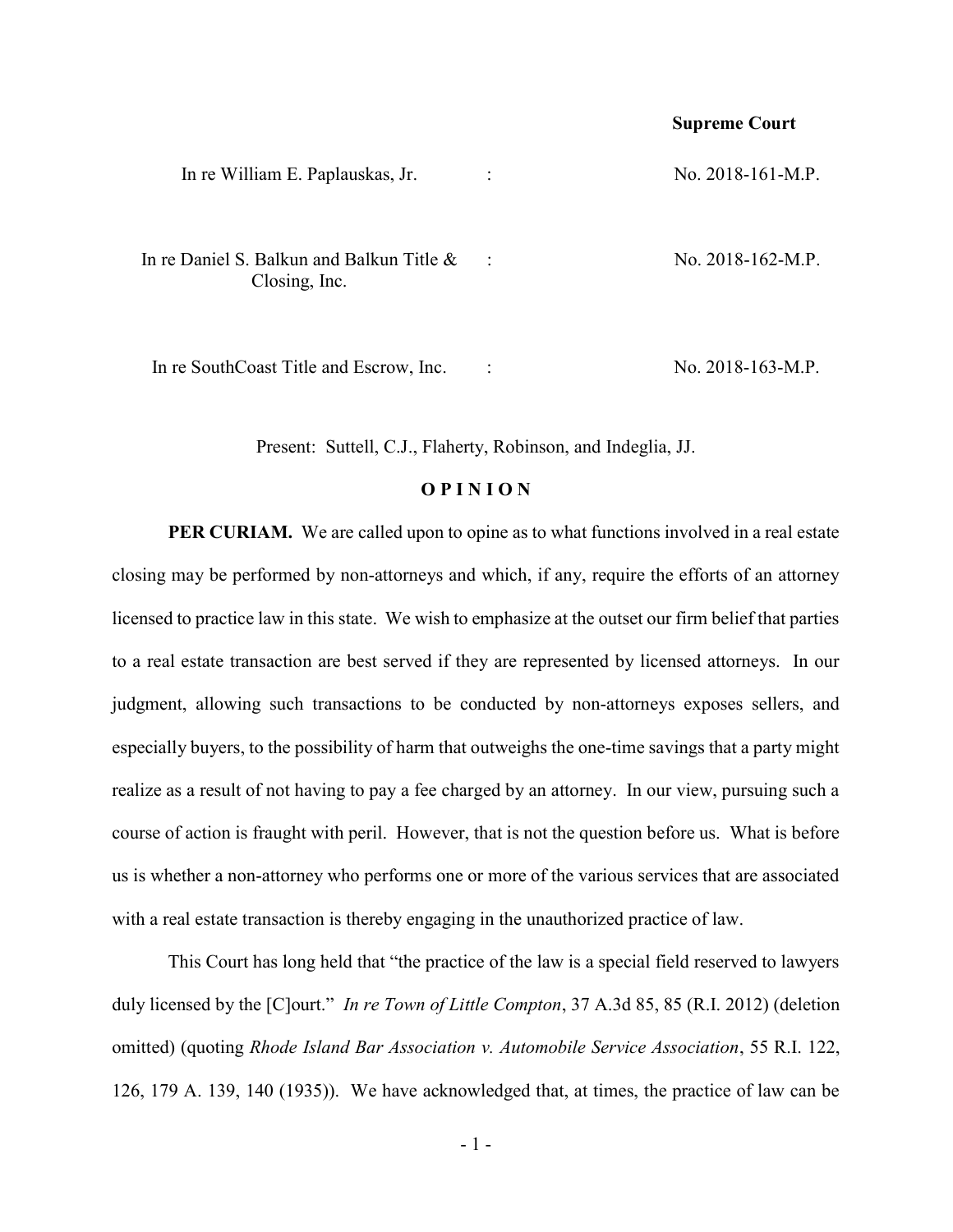difficult to define, especially in light of "the changing nature of the legal profession and the lightning speed with which these changes have occurred." *Id.* at 86 (quoting *In re Law Offices of* James Sokolove, LLC, 986 A.2d 997, 1005 (R.I. 2010)). However, when called upon to "feel for the contours of this elusive definition[,]" we remain cognizant that our goal is to ensure "that the public welfare will be served and promoted." Id. at 85, 86 (second quotation quoting Rhode Island Bar Association, 55 R.I. at 131, 179 A. at 143). In pursuing that goal, our intent is to promote the proper administration of justice by preventing the "great and irreparable injury [that] can come to the people" from "the unwarranted intrusion of unauthorized and unskilled persons into the practice of law." Id. at 85 (brackets omitted) (quoting Rhode Island Bar Association, 55 R.I. at 131, 179 A. at 143). Such is the nature of the cases before us.

The Unauthorized Practice of Law Committee (the Committee) has transmitted three reports to this Court concerning three separate matters pursuant to Rule  $7(c)(ii)(p)$  of the Committee's Rules of Procedure. In those reports, the Committee concluded that William Paplauskas, Jr., Daniel S. Balkun, Balkun Title & Closing, Inc., and SouthCoast Title and Escrow, Inc. (collectively Respondents) each had engaged in the unauthorized practice of law. The Committee found that the Respondents had engaged in several aspects of residential real estate transactions which, in the Committee's view, constitute the practice of law. The Committee recommended that this Court declare the following activities to be the practice of law: (1) conducting a residential real estate closing; (2) examining a title for marketability; (3) drafting a deed; (4) drafting a residency affidavit; and (5) drafting a durable power of attorney. After receiving the reports from the Committee, we invited the Committee, the Attorney General, the Rhode Island Bar Association, and any other interested parties to file briefs as amici curiae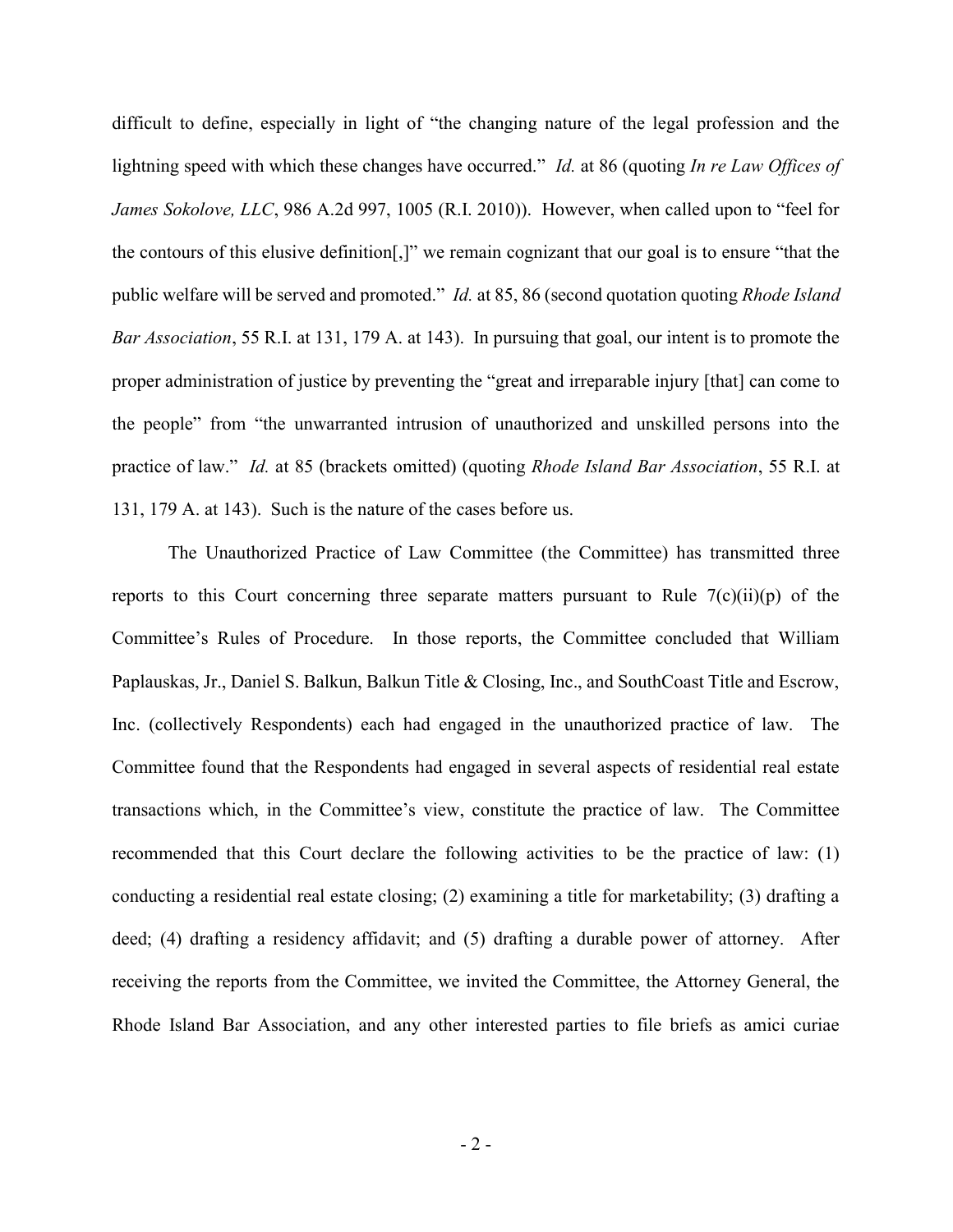addressing each of these issues.<sup>1</sup> We held oral argument concerning these matters on December 5, 2019. Subsequent to oral argument, we have determined that these matters raise similar issues and should be consolidated.

After thoroughly reviewing the record and considering the arguments of the Committee and the amici, we have decided to decline to adopt the Committee's recommendations in part and to accept them in part. We hold that title insurance companies and their agents do not engage in the unauthorized practice of law when they: (1) conduct a residential real estate closing; (2) draft a residency affidavit; and (3) draft a limited durable power of attorney, so long as those activities are carried out in connection with the issuance of title insurance. On the other hand, we have concluded that, with respect to conducting the examination of title for marketability, a title insurance company may do so only if a licensed attorney engaged or employed by the title insurance company conducts the examination. Further, we adopt the Committee's recommendation that drafting a deed constitutes the practice of law and thus an attorney is required to either draft the deed or review it after it has been prepared.

Despite our disagreement with some of the Committee's recommendations, we take this opportunity to express our profound gratitude to the Committee for their diligent and conscientious efforts on behalf of the public.<sup>2</sup>

<sup>&</sup>lt;sup>1</sup> We acknowledge with gratitude the well-written and thought-provoking amicus briefs that were filed in this case. We found each of the amicus briefs to be helpful in our analysis of the issues before us.

 $2$  We also wish to take the opportunity to express our appreciation to those Committee members who dissented in the *Paplauskas* matter for their enlightening counter-arguments on these complex questions.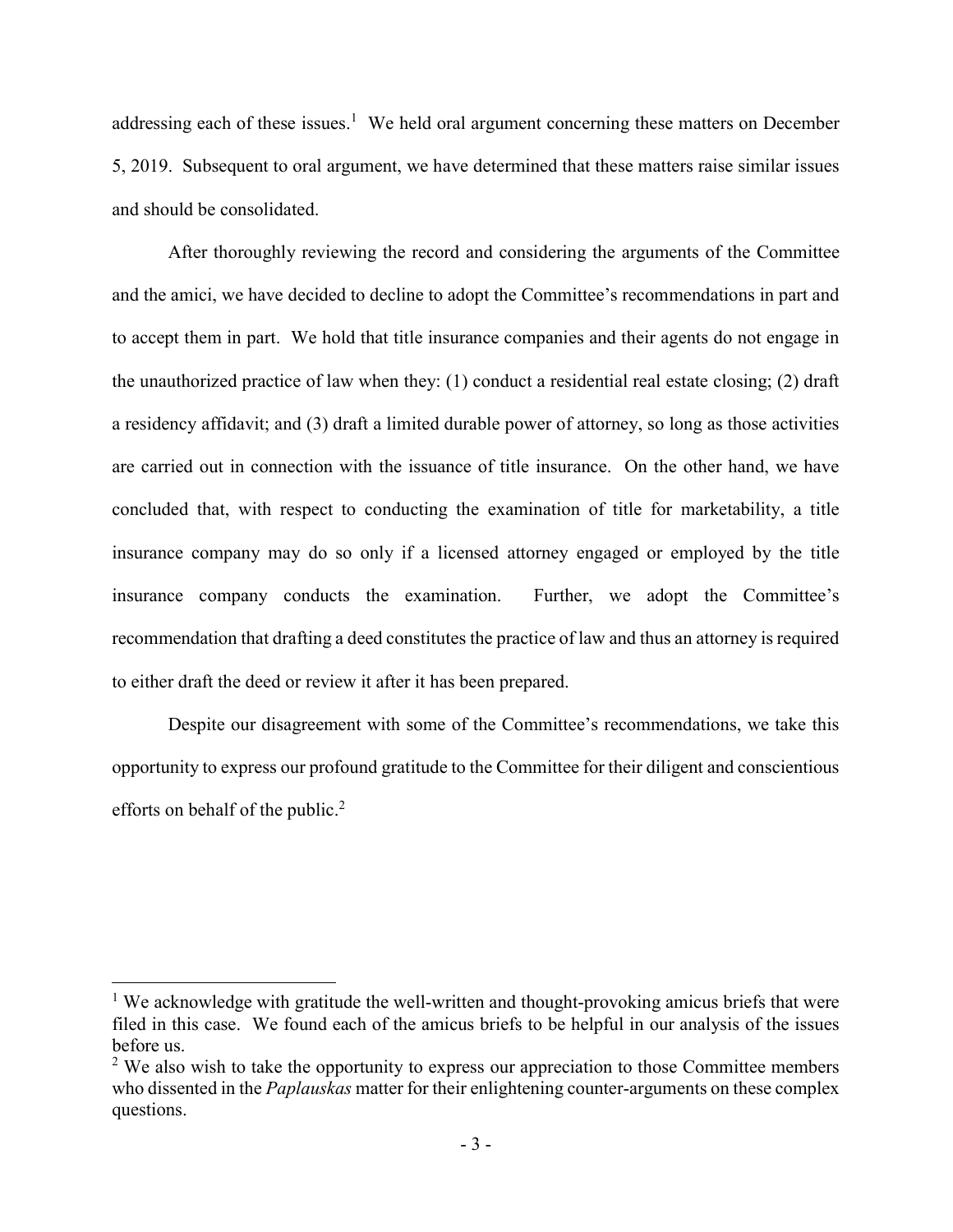# Facts and Travel

I

The Committee issued three separate reports concerning the unauthorized practice of law as it relates to each of the Respondents. In those reports, the Committee set forth well over 200 findings of fact. We rely primarily on those findings of fact, about which there seems to be little, if any, dispute.

## A

#### In re Paplauskas

In July 2015, Vincent and Rebecca Majewski (the buyers) purchased real property located at 528 Nanaquaket Road in Tiverton, Rhode Island, from Earl Pooler and Nina Szulewski-Pooler (the sellers). The sellers of the property were represented by Attorney John A. Pagliarini, Jr., and his then-associate, Attorney Hailey Munns.<sup>3</sup> Prior to the closing, the buyers' lender, JPMorgan Chase Bank, N.A., engaged an entity known as ServiceLink to act as a settlement agent for the transaction; ServiceLink also issued the title insurance policy to the buyers.<sup>4</sup> ServiceLink then engaged Paplauskas, a notary public, to conduct the closing. Paplauskas, who has been involved in the mortgage industry since 1969, described himself as a freelance "notary public mortgage closer" and stated that he is generally hired "by title companies and other signing agencies" to conduct real estate closings in Rhode Island. Paplauskas said that he was not an employee of ServiceLink, but rather was hired by ServiceLink as an independent contractor.

<sup>&</sup>lt;sup>3</sup> At the time of the closing, Attorney Munns was known by her maiden surname, Conn. For clarity, we refer to her by her current surname, Munns.

<sup>&</sup>lt;sup>4</sup> Paplauskas described ServiceLink as a title company that performs "title searches, closing, [and] appraisals." ServiceLink acted as a "settlement agent," which we understand to be an industry term that refers to a party who coordinates various tasks in connection with the conveyance of real estate.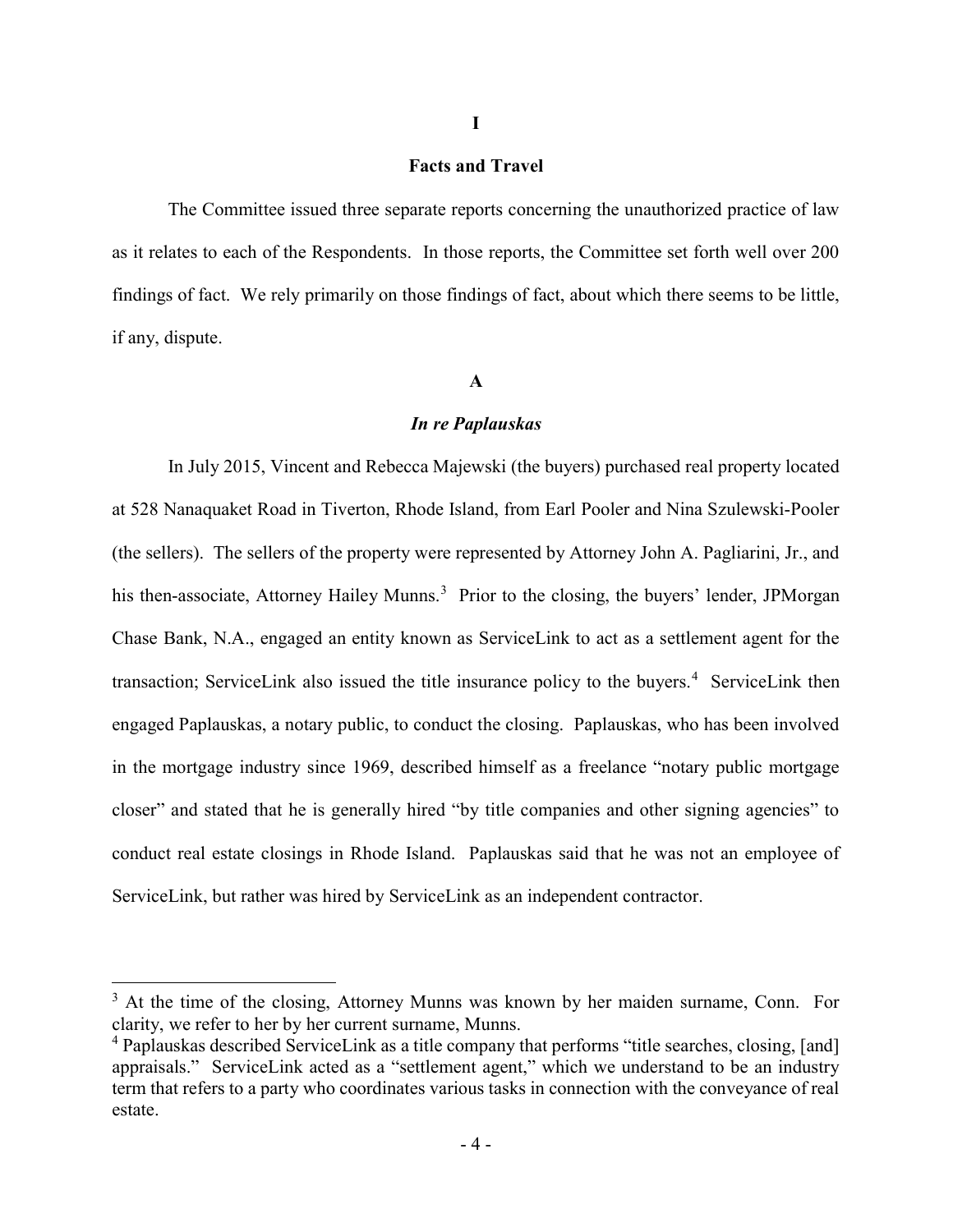Thereafter, an employee of ServiceLink emailed Paplauskas copies of the various closing documents that ServiceLink wished to have executed at the closing. Paplauskas printed two copies of the closing documents, one for execution at the closing and one for the buyers to retain for their personal records. Paplauskas understood his role in the closing to be that of an "impartial witness \* \* \* there to make sure that the person signs the documents, has some understanding of what he is doing, and is the person that's in front of [him]."

 On July 21, 2015, the real estate closing at issue was conducted in a conference room at Attorney Pagliarini's law office in Tiverton. The only parties present during the closing were the buyers, Attorney Munns on behalf of the sellers, and Paplauskas. Attorney Pagliarini was on the premises, but he never entered the conference room. Paplauskas testified that, at the start of the closing, he presented a one-page document to the buyers entitled "Notary Held Harmless." He testified that he brought that document to the closing on his own initiative and did so because he wanted the parties to know what his role would be at the closing; he said that he wanted to inform them that he was not holding himself out as an attorney or loan officer and that, if they had any technical questions, they should contact the processor at the lending company. The buyers each signed the document.

 Next, Paplauskas testified that he presented twenty closing documents to the buyers. He testified that he identified each document, presented it to the buyers, gave them a brief "overview" of each document, and asked them to review and sign each. He testified that the buyers did not ask him any specific questions and that he did not provide them with any opinion regarding any of the closing documents. He further testified that his overview consisted of his merely indicating the name and terms of each document, and that he never discussed what would happen if the buyers breached any of the agreements. Paplauskas testified that, for example, it was his custom to "tell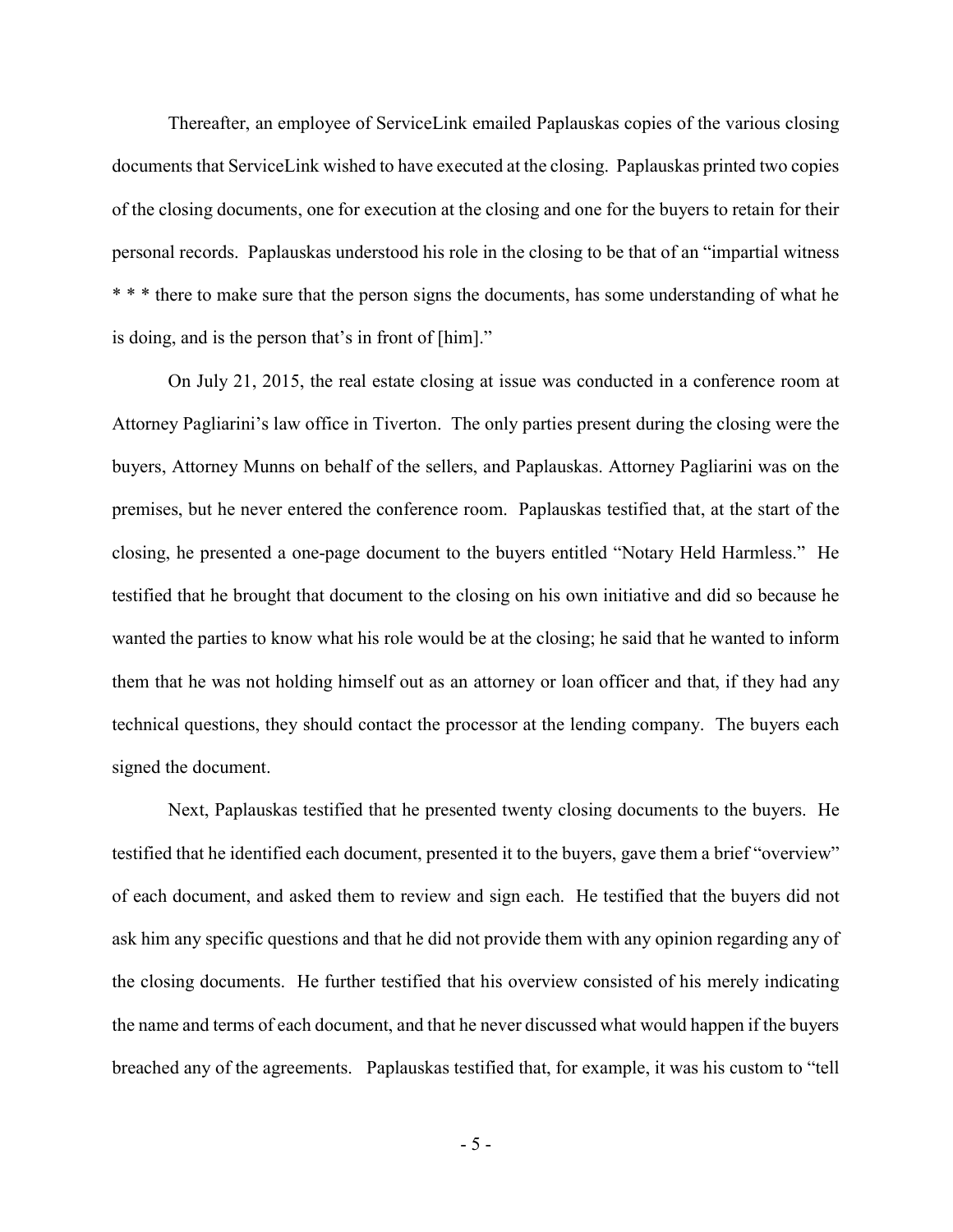them it's a [promissory] note, [he] would tell them the loan amount, the interest rate, when the first payment [was] due, [when the] last payment [was] due, what the principal interest payment [was], and if there's a prepayment penalty." He further testified that "[t]hat's all on the first page of the note."

 Similarly, Mr. Majewski testified that Paplauskas informed him and his wife what each document was and why they were required to sign it, but he stated that he could not recall any details relative to the explanation that Paplauskas had provided to them. Mrs. Majewski testified that she could not recall whether or not Paplauskas provided her and her husband with an explanation of each document.

Paplauskas testified that it was his recollection that Attorney Munns remained in the conference room for the entire closing process. Conversely, Attorneys Pagliarini and Munns testified that, at one point, Attorney Munns left the conference room to inform Attorney Pagliarini that Paplauskas was not an attorney and that she never returned to the conference room.

Paplauskas testified that, after the closing was completed and he had garnered all the required signatures, he left the law office and proceeded to send the materials to ServiceLink through FedEx. He testified that he did not record any of the documents in the land evidence records, did not control or release any of the money that was being held in escrow, and had no further involvement with the transaction after he transmitted the documents to ServiceLink.

On August 11, 2015, Attorney Pagliarini filed a complaint with the Committee alleging that Paplauskas may have engaged in the unauthorized practice of law by conducting the closing. Specifically, Attorney Pagliarini alleged that Paplauskas explained or otherwise advised the buyers with regard to the substance of the closing documents, which Attorney Pagliarini claimed was a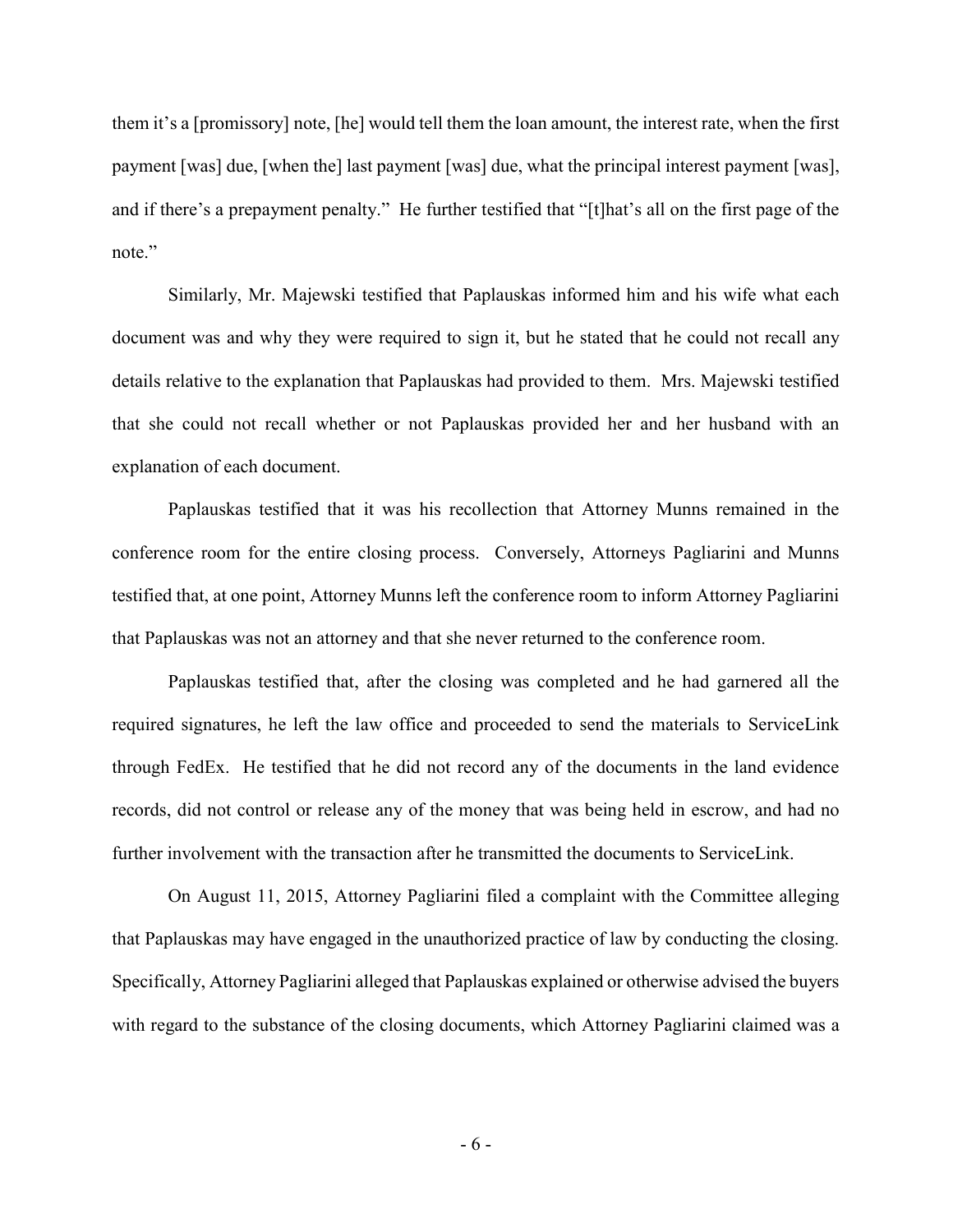violation of G.L. 1956 § 11-27-2(2).<sup>5</sup> After the conclusion of the investigational hearings held on March 1 and May 9, 2017, the Committee, by a three-to-two margin, found that Paplauskas had engaged in the unauthorized practice of law by conducting the closing. The Committee indicated that this Court has not squarely addressed whether the activities that are involved in a real estate conveyance constitute the practice of law. As such, the Committee also recommended that this Court should pronounce that conducting a real estate closing is the practice of law and that the conducting of such closings is to be reserved exclusively to attorneys, in order to protect the public welfare. The Committee also recommended that no sanction be imposed on Paplauskas.

# B

# In re Balkun

 On December 2, 2016, a real estate closing was scheduled for the purpose of conveying property located at 60 Pine Hill Road in Johnston, Rhode Island, from Ronald Cellucci and Mary Cellucci—mother and son—to Taylor Real Estate Investing LLC. Balkun Title & Closing, Inc. (Balkun Title) was engaged by the sellers to prepare the deed, residency affidavits, and a power of attorney for Mary in favor of Ronald.<sup>6</sup> The documents were prepared by a paralegal at Balkun Title. In his testimony before the Committee, Daniel Balkun, who is not an attorney, was unable to state with certainty whether or not Attorney Andrew Pelletier, who was employed as an independent contractor by Balkun Title, had reviewed the just-referenced documents.<sup>7</sup> Attorney

<sup>&</sup>lt;sup>5</sup> General Laws 1956 § 11-27-2 provides that the verb "practice law" as used in that chapter means "the doing of any act for another person usually done by attorneys at law in the course of their profession, and, without limiting the generality of the definitions in this section, includes the following: \* \* \* (2) The giving or tendering to another person for a consideration, direct or indirect, of any advice or counsel pertaining to a law question[.]"

 $6$  We refer to the members of the Cellucci family by their first names for the sake of clarity. In so doing, we intend no disrespect.

 $<sup>7</sup>$  Daniel Balkun has never attended law school, nor is he admitted to practice law in Rhode Island</sup> or any other state.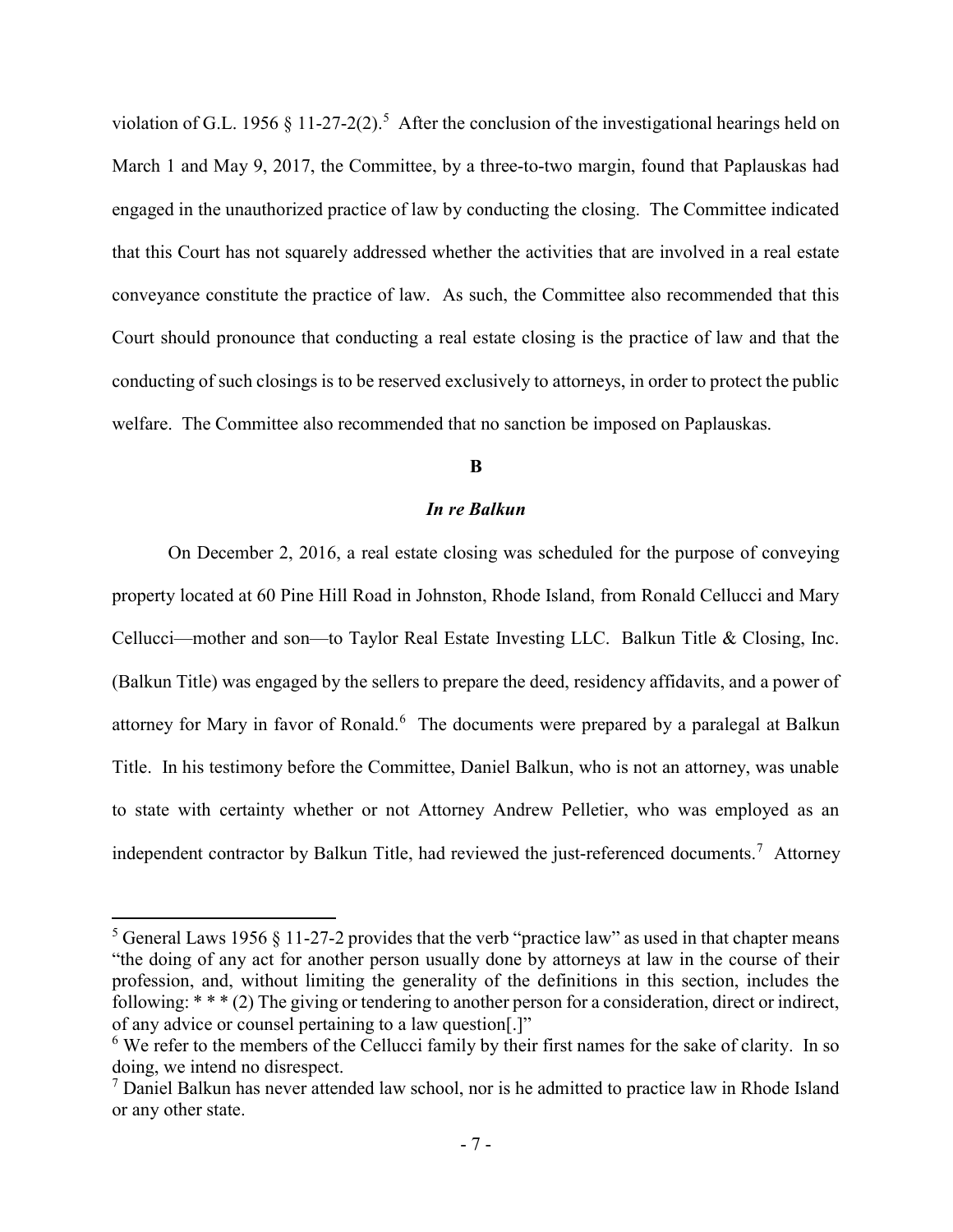Anthony Senerchia, who ultimately filed the complaint at issue with the Committee as to Balkun and Balkun Title, acted as the title insurance agent and as the settlement agent for the buyer.

Prior to the closing, Attorney Senerchia observed that two deeds had been recorded with respect to the property in 1960. The first conveyed the property to Mary and her husband Carmino Cellucci as joint tenants with the right of survivorship. The second deed, which was recorded several months later, was characterized as a "corrective deed done to correct avenue to road in many of the legal descriptions[.]" However, that instrument never recited the form of tenancy. Accordingly, Attorney Senerchia was of the opinion that that second deed had severed the joint tenancy and had resulted in a tenancy in common. There was also a subsequent deed recorded conveying the property from Mary to her son Ronald and herself. Upon discovering this information, Attorney Senerchia attempted to determine whether or not Carmino was still living. A paralegal at Balkun Title represented to Attorney Senerchia's office that Carmino was indeed still alive. The paralegal at Balkun Title obtained that information from the seller's real estate agent, but she did not do any independent research with respect to the issue. At the beginning of the December 2, 2016 closing, it came to Attorney Senerchia's attention that Carmino had in fact passed away. Consequently, the closing was adjourned, and Attorney Senerchia advised Ronald to obtain counsel to open a probate matter so that Carmino's interest in the property could be addressed. The matter was thereafter resolved in probate court. Ultimately, the closing was rescheduled for January 13, 2017, and it was completed at that time. In filing the complaint at issue, Attorney Senerchia indicated that, as a result of the delay caused by Balkun Title's error as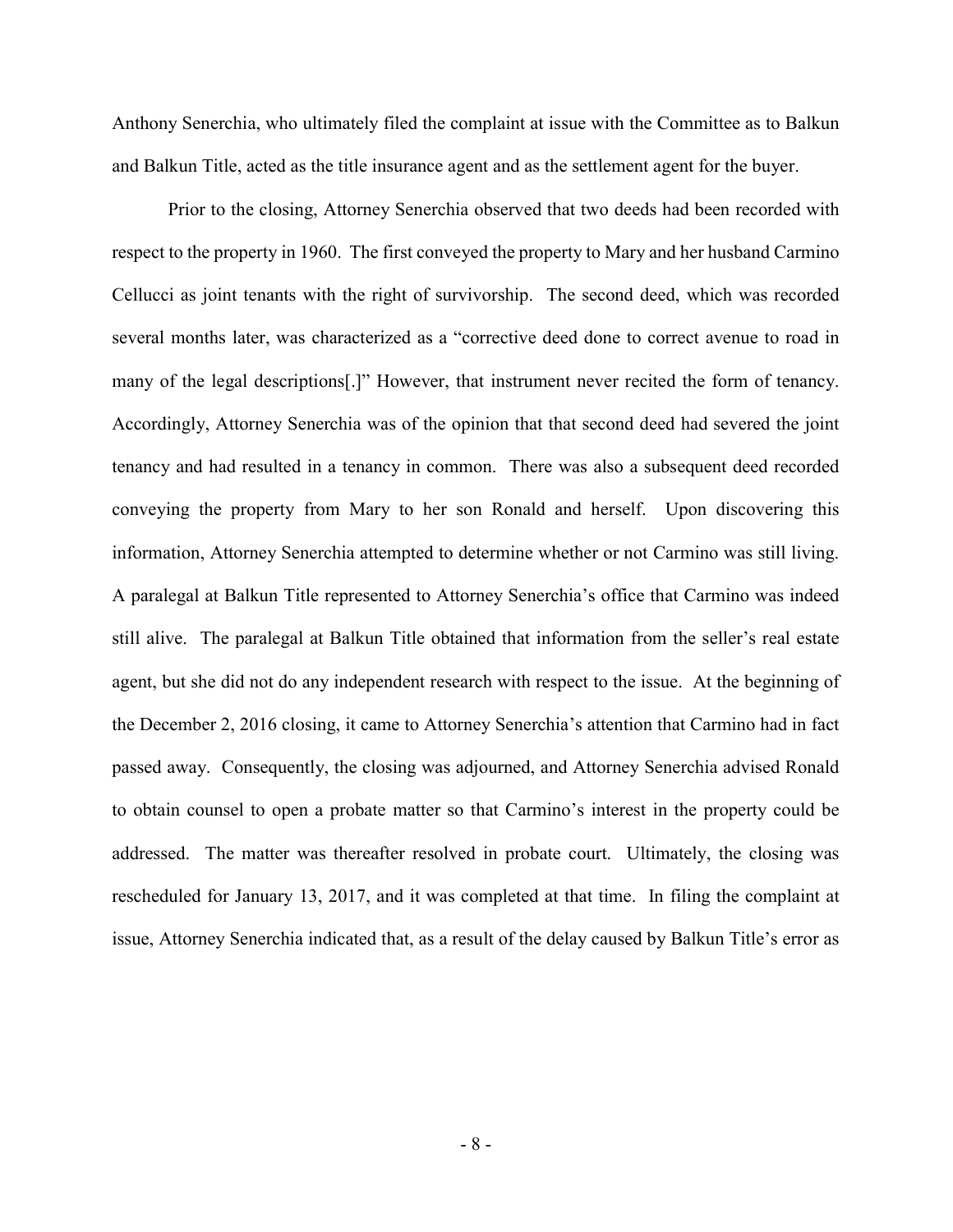to whether or not Carmino had passed away, the buyer was able to negotiate a \$5,000 reduction in the purchase price of the property.<sup>8</sup>

 On January 19, 2017, the Committee received the complaint at issue from Attorney Senerchia, alleging that Balkun and his company, Balkun Title, had engaged in the unauthorized practice of law by representing and preparing documents for the sellers in connection with the sale of 60 Pine Hill Road. In its report, the Committee noted that its investigation of the specific complaint prompted it to "evaluate the operation of Balkun Title more generally." The Committee held four days of investigational hearings on September 14, September 26, November 14, and November 15, 2017, during which it heard testimony from Balkun, Attorney Senerchia, Attorney Pelletier, and paralegal Mignolia Rojas. That testimony elicited the following additional facts with respect to Balkun and Balkun Title.

On January 20, 2016, Articles of Incorporation were filed for Balkun Title with the Rhode Island Secretary of State. Balkun, who we reiterate is not an attorney, is the sole shareholder of Balkun Title. He testified that he started Balkun Title with the intention of offering real estate closings and "real estate and title services." In February 2016, Balkun filed an application with the Rhode Island Department of Business Regulation for a title insurance agent's license, and that application was granted on February 25, 2016. In its report, the Committee described a title insurance agent's license as follows: "[It] authorizes the licensed person to issue title insurance policies as an agent of a title insurer[;] \* \* \* [o]nce the underlying real estate transaction closes,

 $8$  The Committee Report in the *Balkun* matter also refers to a second and separate real estate transaction in which Balkun Title drafted the same or similar documents for the seller as it had for the 60 Pine Hill Road transaction—viz., the November 10, 2016 transfer of property located at 17 Renaudet Street in West Warwick from Orvis Luker and Deborah DiPietro to Nuno and Susan Medeiros.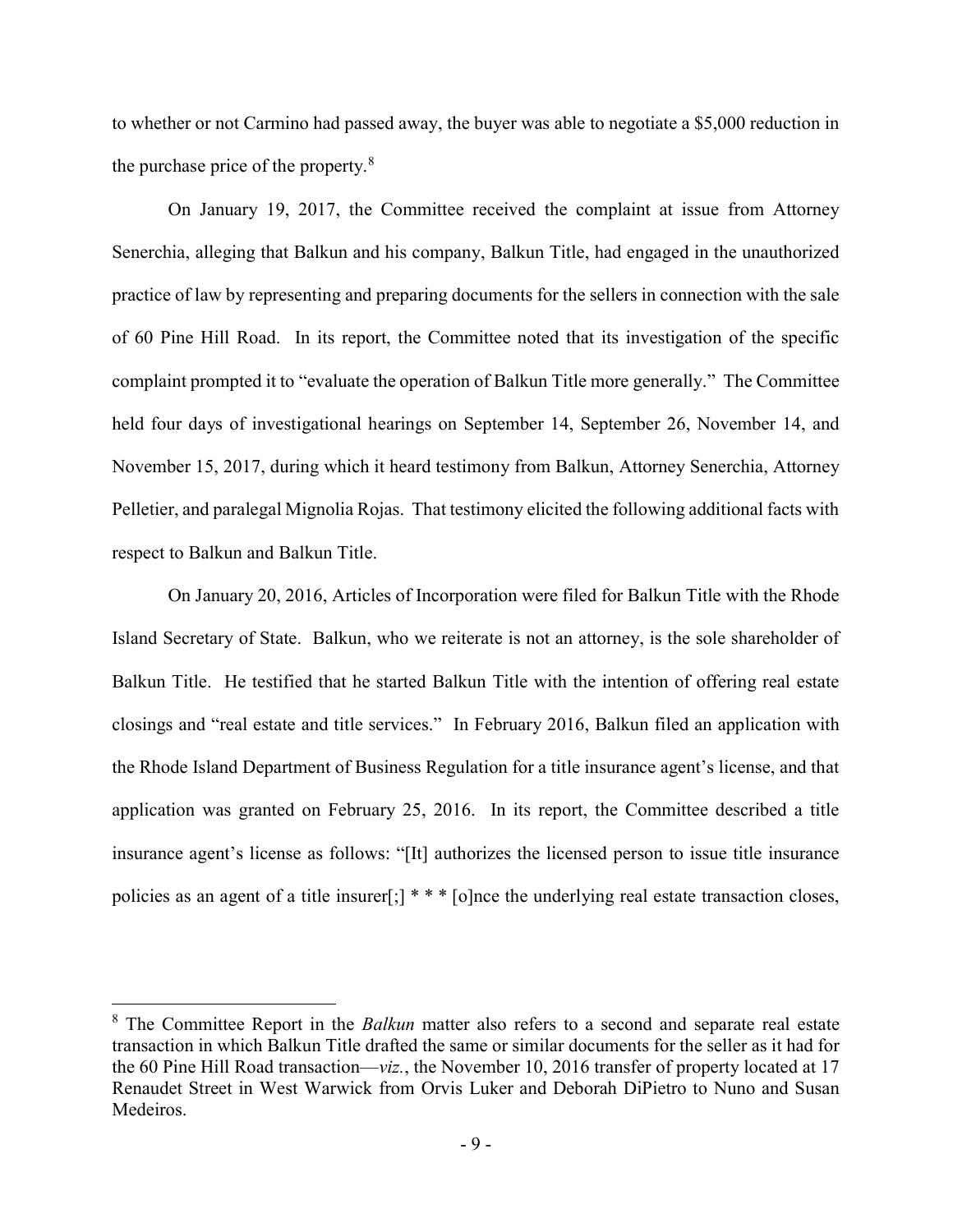the title insurance policy is issued, and the agent is then paid directly by the insurer based on the premium of the policy."

As the only shareholder of Balkun Title, Balkun oversees the daily operations of the company, and he draws a salary from that company. The bulk of Balkun Title's business has involved residential real estate transactions. According to Balkun, he has always been open about the fact that he is not an attorney. Nonetheless, Balkun Title has never employed any formalized procedure for the purpose of advising clients that Balkun is not an attorney.

With respect to the period of time at issue in this case, Balkun Title also employed Attorney Pelletier, four paralegals, and a bookkeeper. Attorney Pelletier was, at all pertinent times, admitted to practice law in Rhode Island as well as in Massachusetts. He maintains a private legal practice in addition to his duties with Balkun Title. Both Balkun and Attorney Pelletier testified that, with respect to the work he did for Balkun Title, Attorney Pelletier's client was Balkun Title. He said that his duties were to "review title abstracts, perform[ ] closings, draft[ ] deeds, and answer legal questions for the staff and Balkun Title's clients[.]"

Balkun and Balkun Title routinely conducted real estate closings and title examinations on behalf of real estate buyers. Balkun conducted about 75 to 80 percent of Balkun Title's Rhode Island closings. He testified that "notary closings" are a common practice in Rhode Island. The Committee Report in the Balkun matter states that, when Balkun conducts closings, the lender typically provides the documents to him in advance and that he then presents each document to the buyer for his or her signature. Balkun further testified that he provides a "brief explanation or brief description of what [each] document is" before obtaining the buyer's signature. Balkun added that, if a legal question were to arise at a closing, he would involve Attorney Pelletier.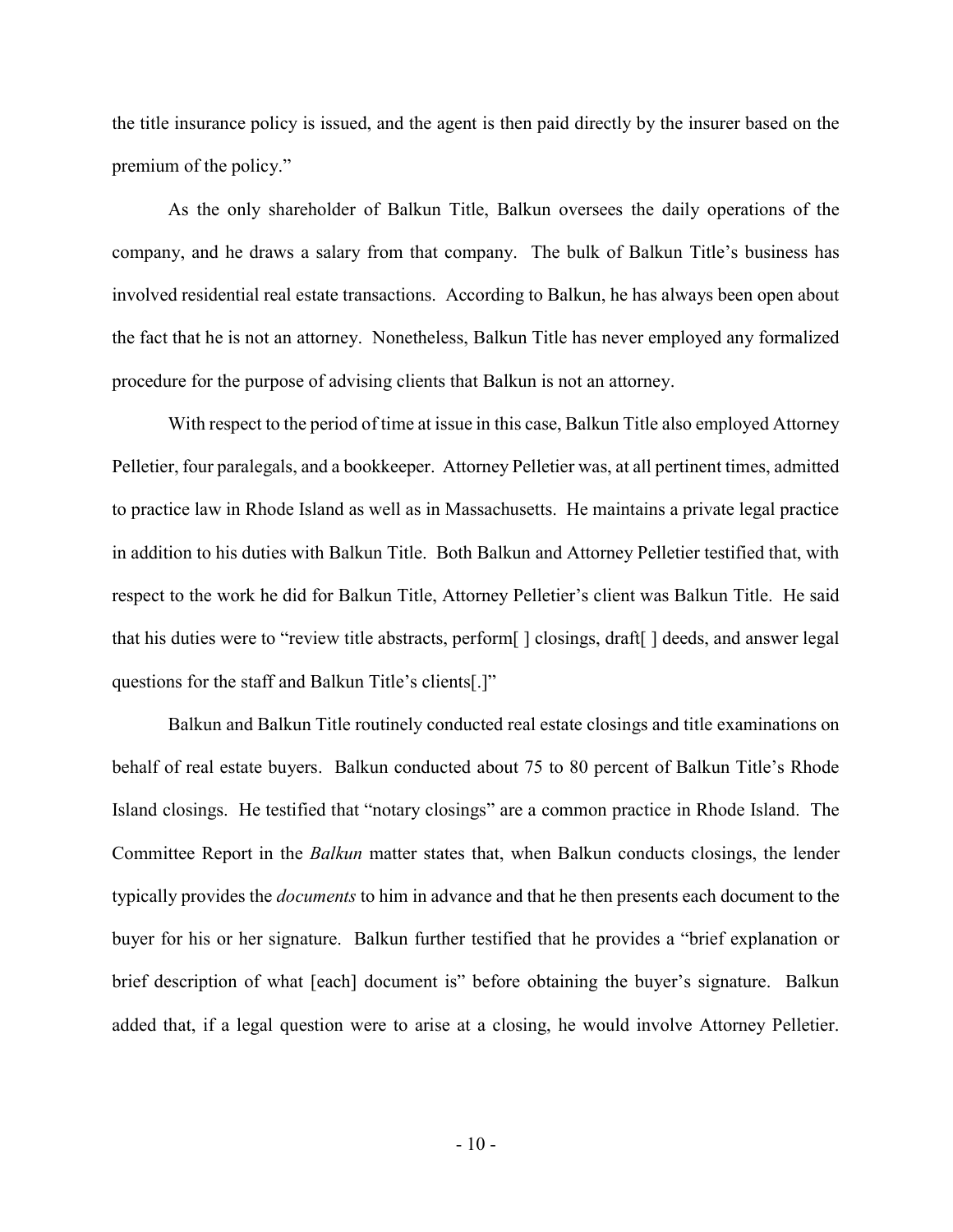Nevertheless, Balkun testified that he had never felt it necessary to suspend a closing so that a legal question might be addressed.

With respect to title examinations, the Committee Report in the *Balkun* matter indicated that, after a title search was completed, an abstract was returned to the paralegals at Balkun Title, and it was then presented to Attorney Pelletier and/or to the insurer for an examination of the title. However, the Committee Report in the *Balkun* matter also reflects the fact that Attorney Pelletier did not review every title search that had been performed on behalf of Balkun Title. The ultimate determination with respect to insurability of a title was with the insurer.

Also at issue before this Court are other services that Balkun and Balkun Title provide to real estate sellers: preparing the deed, the residency affidavit, and any powers of attorney that might be necessary in connection with a closing. According to the testimony before the Committee, upon receiving a request to draft any or all of these documents, a paralegal employed by Balkun Title would draft the documents based on templates used in past transactions and on information that might be contained in the pertinent purchase and sale agreements. Those templates were not always drafted or created by Attorney Pelletier; but, instead, according to Rojas, she used templates that she had used in her previous employment at law firms. The documents were generally not reviewed by Attorney Pelletier after they were drafted unless a paralegal identified a problematic issue during the drafting process. Rojas testified that only about 50 percent of the files that she opened were reviewed by Attorney Pelletier before closings were conducted.

According to the Committee Report in the *Balkun* matter, with respect to the drafting of deeds and determining the proper tenancy to articulate in the deed, "Balkan and Rojas indicated that the tenancy for the present sale is generally copied from the prior deed conveying the property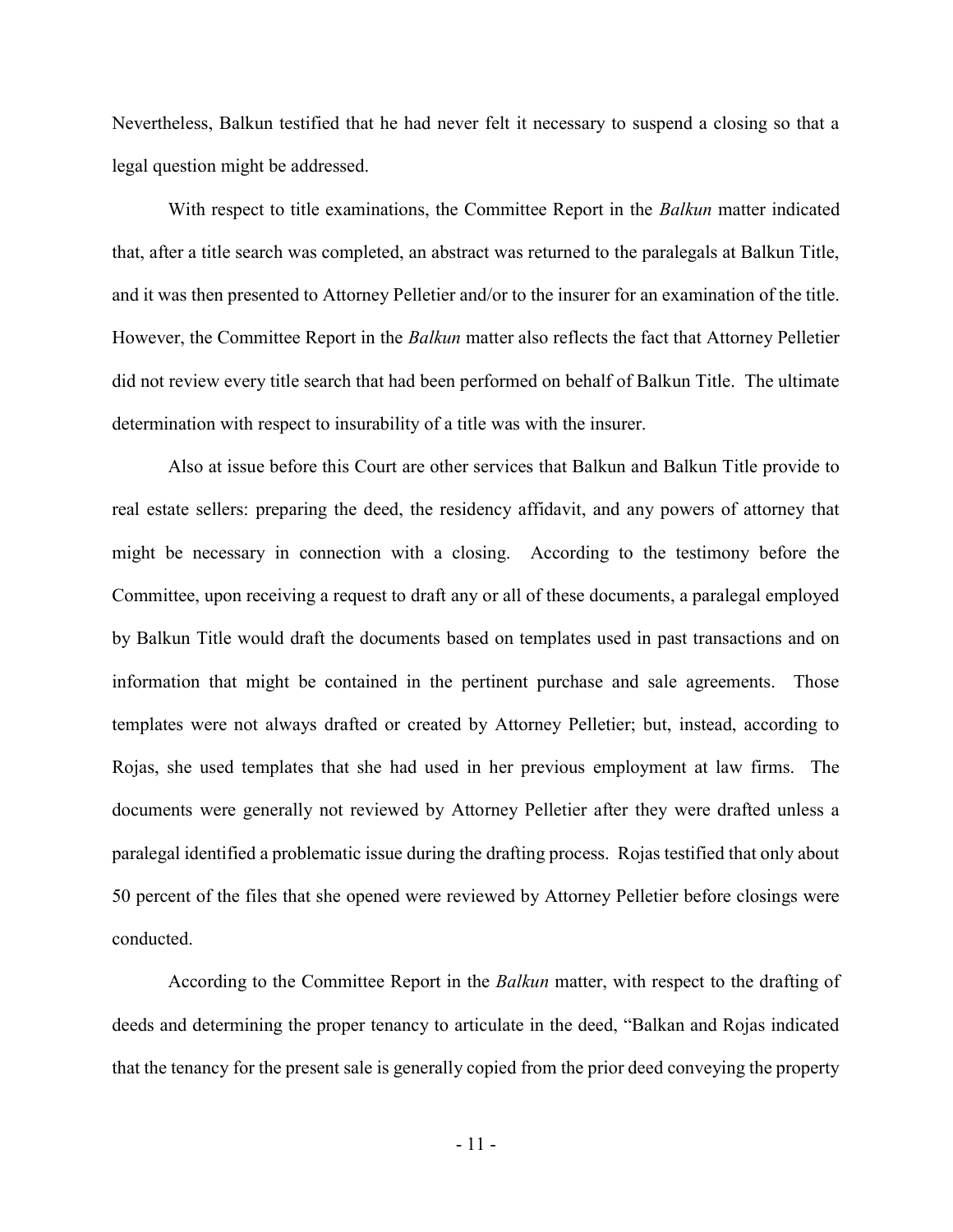to the current seller[.]" Notably, "[w]hen pressed by the Committee to describe 'joint tenancy[,] tenants in common, and tenants by the entirety,' Balkun offered a scattered explanation and concluded that, if asked by a seller about their tenancy, he 'offer[s] them to either find their own legal counsel or to have a conversation with [Attorney] Pelletier.'"

With respect to residency affidavits, the Committee Report in the *Balkun* matter indicated that a "residency affidavit is a standardized form designated by the Rhode Island Division of Taxation, pursuant to General Laws 1956 § 44-30-71.3, which requires a seller of real estate located in Rhode Island to certify whether they [sic] are a resident of the State of Rhode Island." The Committee Report in the *Balkun* matter indicated that Balkun Title relied on the seller's driver's license or the address listed for the seller in the purchase and sale agreement to determine the seller's residency. According to the Committee Report, a seller's power of attorney, in the real estate context, is "an affidavit signed by a seller, authorizing another person to sign on their [sic] behalf or act in their [sic] place during a transaction." During his testimony before the Committee, it was noteworthy that Balkun "could not articulate the legal significance of the terms 'limited' and 'durable' contained in the phrase 'limited durable power of attorney[.]'"

At the conclusion of the hearings, a unanimous five-person Committee voted in favor of finding, by a preponderance of the evidence, that Balkun and Balkun Title had engaged in the unauthorized practice of law. However, the Committee recommended to this Court that no civil or criminal proceedings be initiated; rather, the Committee requested that this Court "make a pronouncement that the following acts constitute the practice of law and can only be performed by a lawyer: (a) conducting a title examination to determine the marketability of title, (b) conducting a real estate closing, (c) drafting a deed on behalf of a party to a real estate transaction, (d) drafting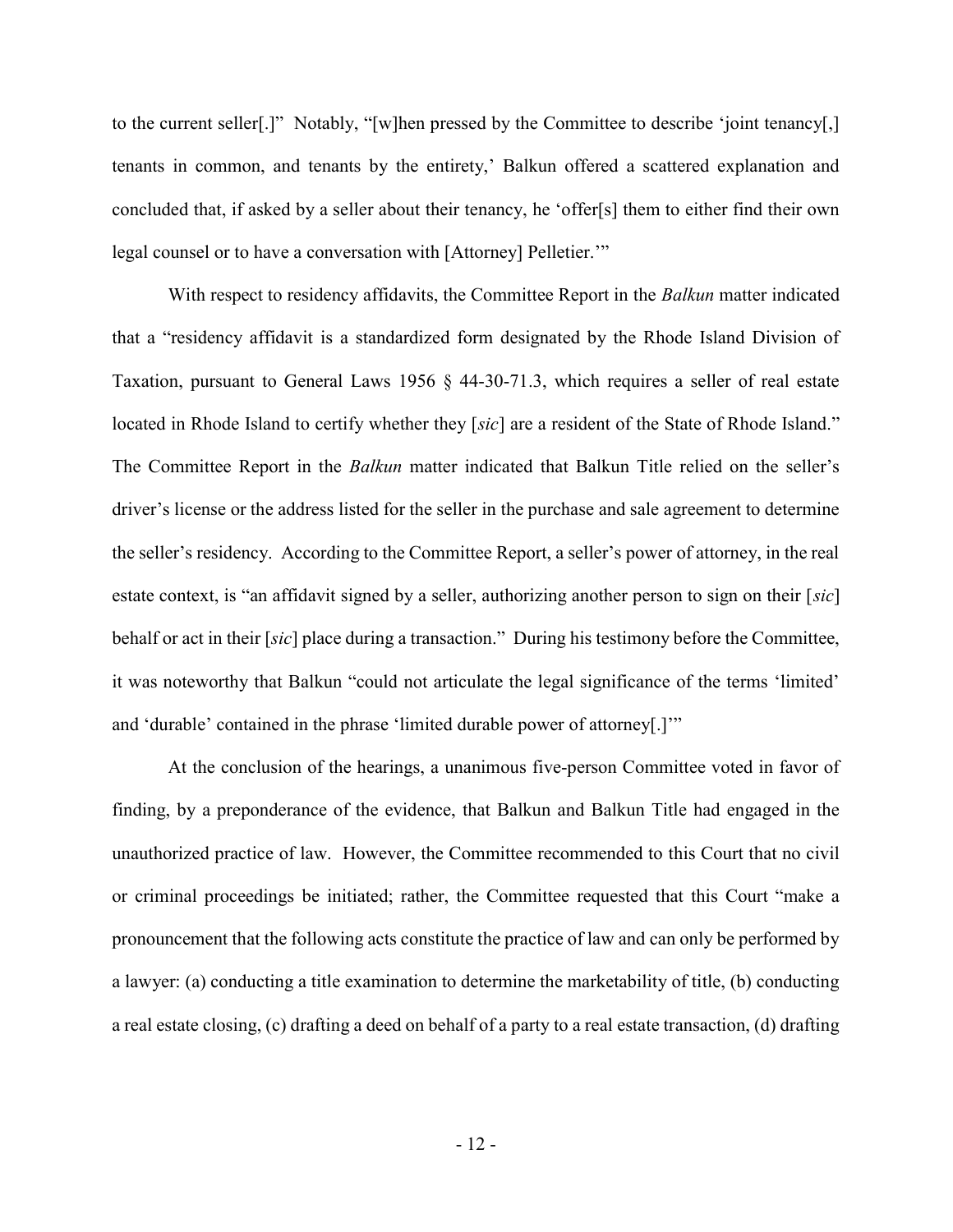a residency affidavit on behalf of a party to a real estate transaction, and (e) drafting a power of attorney on behalf of a party to a real estate transaction."<sup>9</sup>

# $\mathbf C$

# In re SouthCoast Title and Escrow, Inc.

 After Attorney Senerchia testified as a complainant at the hearing concerning Balkun Title, Balkun's attorney reacted by filing a complaint against Senerchia's company, SouthCoast Title and Escrow, Inc. (SouthCoast), alleging that it had engaged in the unauthorized practice of law with respect to the sale of 60 Pine Hill Road in Johnston. In that transaction, SouthCoast was hired to conduct the real estate closing. Attorney Senerchia, as an agent for SouthCoast, performed the service on SouthCoast's behalf.

 As many of the facts relative to that transaction have already been described in an earlier section of this opinion, we will recite here only such additional facts as are relevant to the SouthCoast matter.

Attorney Senerchia is one of the two shareholders who own SouthCoast, which is a Rhode Island domestic business corporation that was incorporated on April 4, 2004. SouthCoast maintains an Interest on Lawyers Trust Account (IOLTA) to hold all real estate settlement funds that are processed in the course of its business. SouthCoast also employs two attorneys: Attorney

 $9$  We note that, additionally, the Committee concluded that conducting a title search was not the practice of law. The Committee was unable, on the record before it, to make a determination as to whether or not settlement services or negotiating short sales constituted the practice of law. We discern no error in the Committee's reasoning or conclusions as to those issues. The Committee also addressed certain "posts" on social media with respect to Balkun and Balkun Title and whether or not Balkun and Balkun Title were being held out to the public as being qualified to practice law. The Committee ultimately concluded that, by "utilizing Attorney Pelletier to perform tasks for its clients, Balkun Title held itself out as an entity that was qualified to practice law, which it was not." That conclusion was not included in the recommendation from the Committee, and we pass no judgment about it at this time.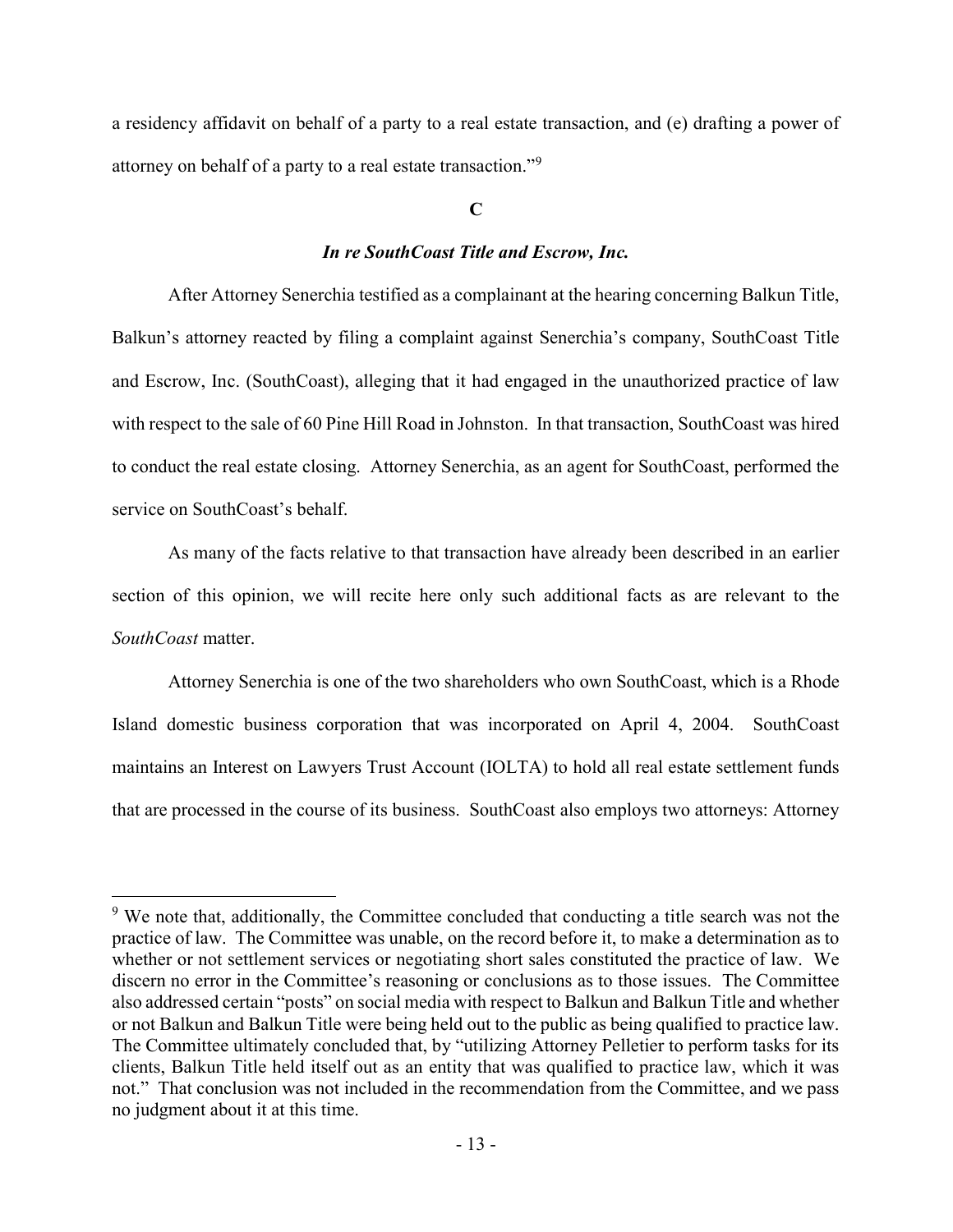Senerchia and Attorney John T. Sheehan III. In addition to operating SouthCoast, Attorney Senerchia also maintains a separate law firm with Attorney Sheehan—Senerchia & Sheehan, P.C. SouthCoast and the Senerchia & Sheehan law firm operate out of the same office.

Attorney Senerchia holds a license to act as a title insurance agent issued by the Rhode Island Department of Business Regulation. Attorney Senerchia testified that, when he is acting as a title insurance agent for SouthCoast, he conducts a title search and an examination of the title on the company's behalf. Although, in the majority of transactions, Attorney Senerchia performs a title search and examination while acting as a title insurance agent, he did state that there are occasions in which he performs title searches without acting as a title insurance agent.

In addition to title examinations, Attorney Senerchia conducts real estate closings on behalf of SouthCoast. He estimated that he performed between fifty and one hundred closings in Rhode Island within the year preceding his testimony. Attorney Senerchia testified that, in the majority of those closings, he acted as the title insurance agent. According to the SouthCoast Committee Report, Attorney Senerchia conducts closings in a similar manner as Paplauskas, except that he does not have the parties sign a "Notary Held Harmless" form.

With respect to conducting title examinations and real estate closings, the Committee recommended that this Court conclude that SouthCoast engaged in the unauthorized practice of law.<sup>10</sup> Despite the fact that Attorney Senerchia is a licensed attorney, the Committee determined

 $10$  We note that, additionally, the Committee found conducting a title search not to constitute the practice of law. With respect to settlement services, the Committee was unable to determine whether these activities constitute the practice of law. The Committee defined settlement services as recording the deed, issuing the title insurance policies, and disbursing the funds in escrow. Additionally, the Committee took issue with several statements set forth on SouthCoast's website; however, SouthCoast had resolved those issues prior to the hearing, so the Committee took no further action. We are unable to perceive any error in the Committee's reasoning or conclusions as to the issues referenced in this footnote.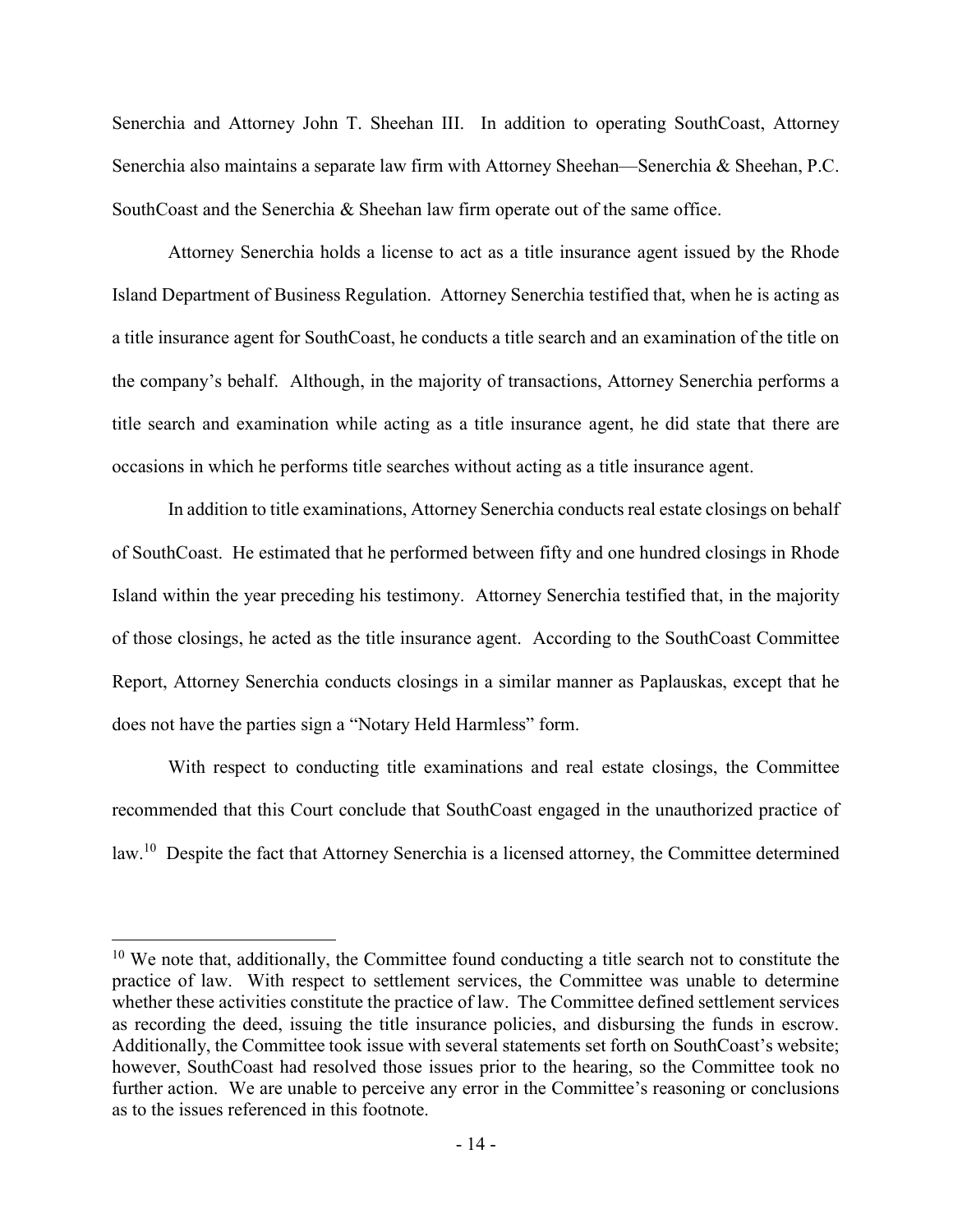that Attorney Senerchia was providing legal services for SouthCoast by conducting title examinations and closings. The Committee argues that SouthCoast is, in essence, acting as if it were a law firm because it, in effect, provides legal services to its customers by having one of its employees—Attorney Senerchia—conduct closings and title examinations.

# II

# Standard of Review

 "It has long been the law of this state that the definition of the practice of law and the determination concerning who may practice law is exclusively within the province of this [C]ourt." In re Town of Little Compton, 37 A.3d at 88 (deletion omitted) (quoting Unauthorized Practice of Law Committee v. State Department of Workers' Compensation, 543 A.2d 662, 664 (R.I. 1988)). We recognize that the General Assembly has occasionally enacted statutes that attempt to codify or regulate "the practice of law with little interference by this Court[,]" especially when such "legislative effort may be beneficial in protecting our citizenry from unqualified persons promoting themselves as skilled practitioners of the law[.]" Id. (first quotation quoting Department of Workers' Compensation, 543 A.2d at 664-65). However, we "reiterate that the Supreme Court reserves to itself the ultimate and exclusive authority to determine what does and does not constitute the practice of law within the state and to regulate those people qualified to engage in the practice." *Id.* 

#### III

## **Discussion**

Historically, ours has not usually been a nimble profession, capable of reacting deftly to changes in society and technology. Indeed, we often cite venerable sources such as the Magna Carta as support for decisions about what is best in today's vastly different world. There is, of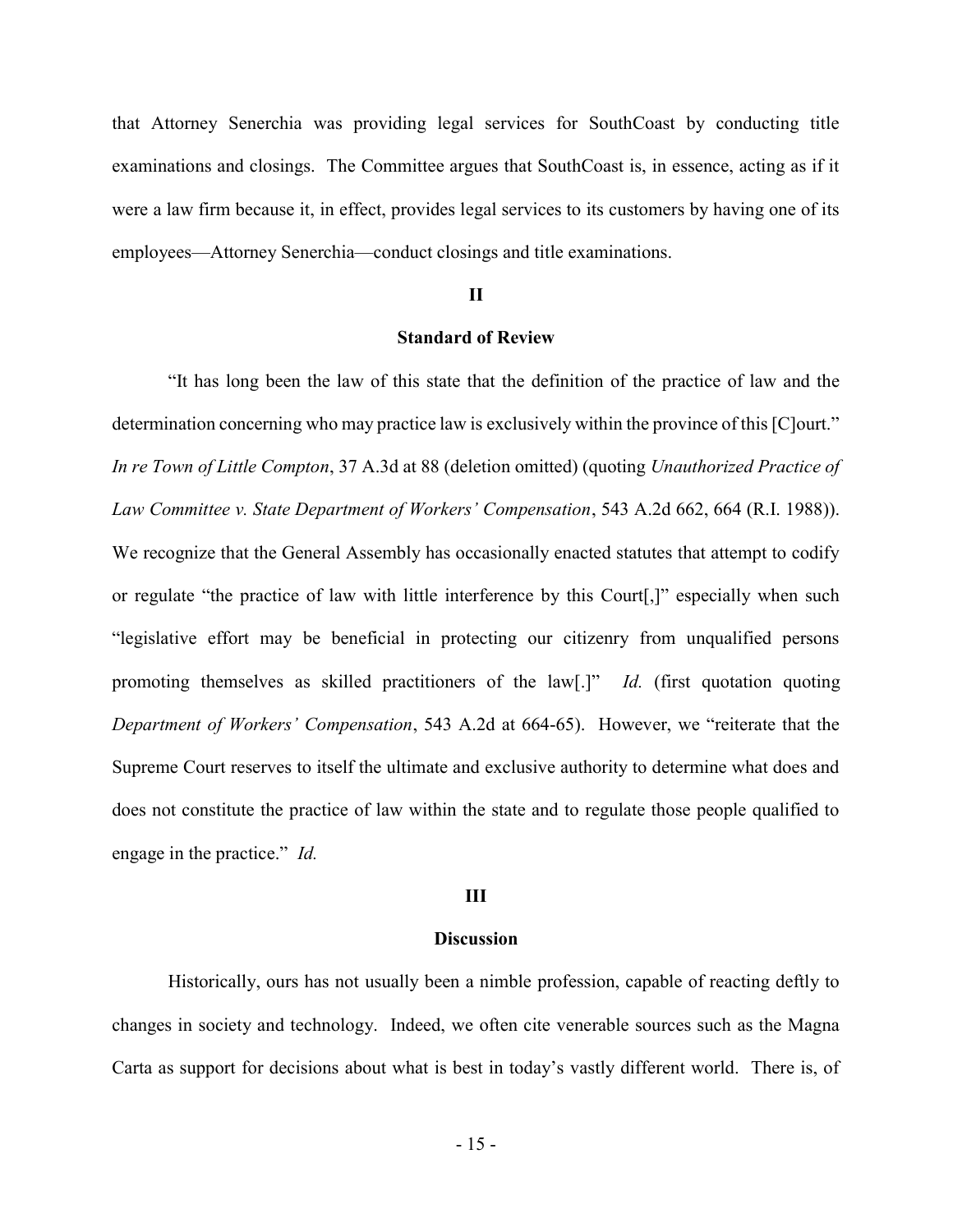course, benefit in that, because reliance on precedent, even ancient precedent, provides a rule of law that is stable and predictable. On the other hand, there is also benefit in an ability to quickly adapt to a changing world. It is that conundrum we must now face with respect to the issues that confront us in these matters.

 The matters presently before this Court require us to determine whether several activities that are all commonly part of residential real estate transactions constitute the practice of law. The Committee, in three separate matters, has recommended to this Court that we determine that the following actions constitute the practice of law and thus must be performed by a licensed attorney: (1) conducting a residential real estate closing; (2) examining a title for marketability; (3) drafting a deed; (4) drafting a residency affidavit; and (5) drafting a durable power of attorney. We emphasize at the outset that our opinion regarding these activities is limited to the context of residential real estate transactions because only residential real estate transactions were before the Committee and, accordingly, only such transactions are before us now.

 We also note at the outset that this Court has never opined as to whether any of the five above-referenced activities constitute the practice of law. We have said that the practice of law "embraces conveyancing" and that "the giving of legal advice on a large variety of subjects, and the preparation and execution of legal instruments covering an extensive field of business and trust relations and other affairs." Rhode Island Bar Association, 55 R.I. at 134, 179 A. at 144 (quoting In re Opinion of the Justices to the Senate (Mass.), 194 N.E. 313, 317 (Mass. 1935)). However, that general statement concerning conveyancing is not sufficient to provide guidance concerning the wide variety of activities that surround modern-day residential real estate transactions. We must be ever mindful of the new realities of the current day.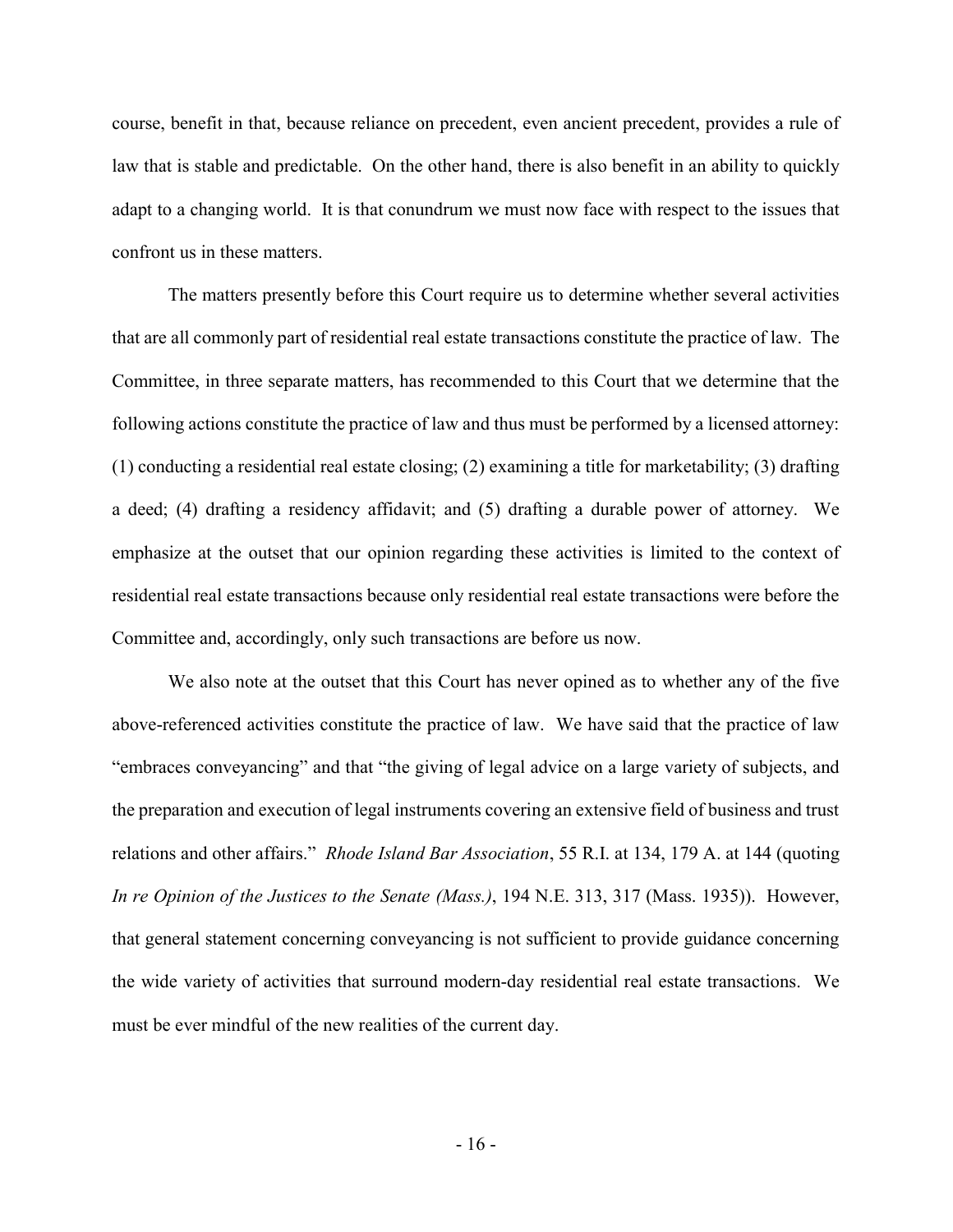In deciding whether an act constitutes the practice of law, we have consistently declined to provide a specific definition for what constitutes the practice of law and, instead, we have focused on determining what it is on a case-by-case basis. See In re Town of Little Compton, 37 A.3d at 85-86 (acknowledging that the practice of law can be difficult to define); In re Law Offices of James Sokolove, LLC, 986 A.2d at 1005 ("[T]he practice of law does not easily lend itself to concise definition[.]"); Rhode Island Bar Association, 55 R.I. at 126, 179 A. at 140 ("[W]e adopt [the] view in refraining from any attempt at definition [of the practice of law] here."). What we have consistently focused on in making such a case-by-case analysis is the public welfare. In re Town of Little Compton, 37 A.3d at 92 ("Keeping the public welfare at the forefront of our considerations, we must also weigh the public policy interests involved[.]").

 In the process of determining what is and what is not the practice of law, we find the following observation by the Supreme Court of New Jersey to be particularly instructive:

> "The question of what constitutes the unauthorized practice of law involves more than an academic analysis of the function of lawyers, more than a determination of what they are uniquely qualified to do. It also involves a determination of whether non-lawyers should be allowed, in the public interest, to engage in activities that may constitute the practice of law." In re Opinion No. 26 of Committee on Unauthorized Practice of Law, 654 A.2d 1344, 1345-46 (N.J. 1995).

The Supreme Court of New Jersey's analysis assists us in clarifying our own initial reactions. Activities which, on a purely theoretical level, might be deemed to constitute the practice of law, may not be considered to be the practice of law in a practical sense unless it is in the public interest to require an attorney to perform these activities.

 To facilitate our analysis of what is in the public interest, we believe it to be helpful, if not necessary, to review the enactments of the General Assembly in this area. Even though defining the practice of law is squarely within this Court's ultimate authority, we have never indicated that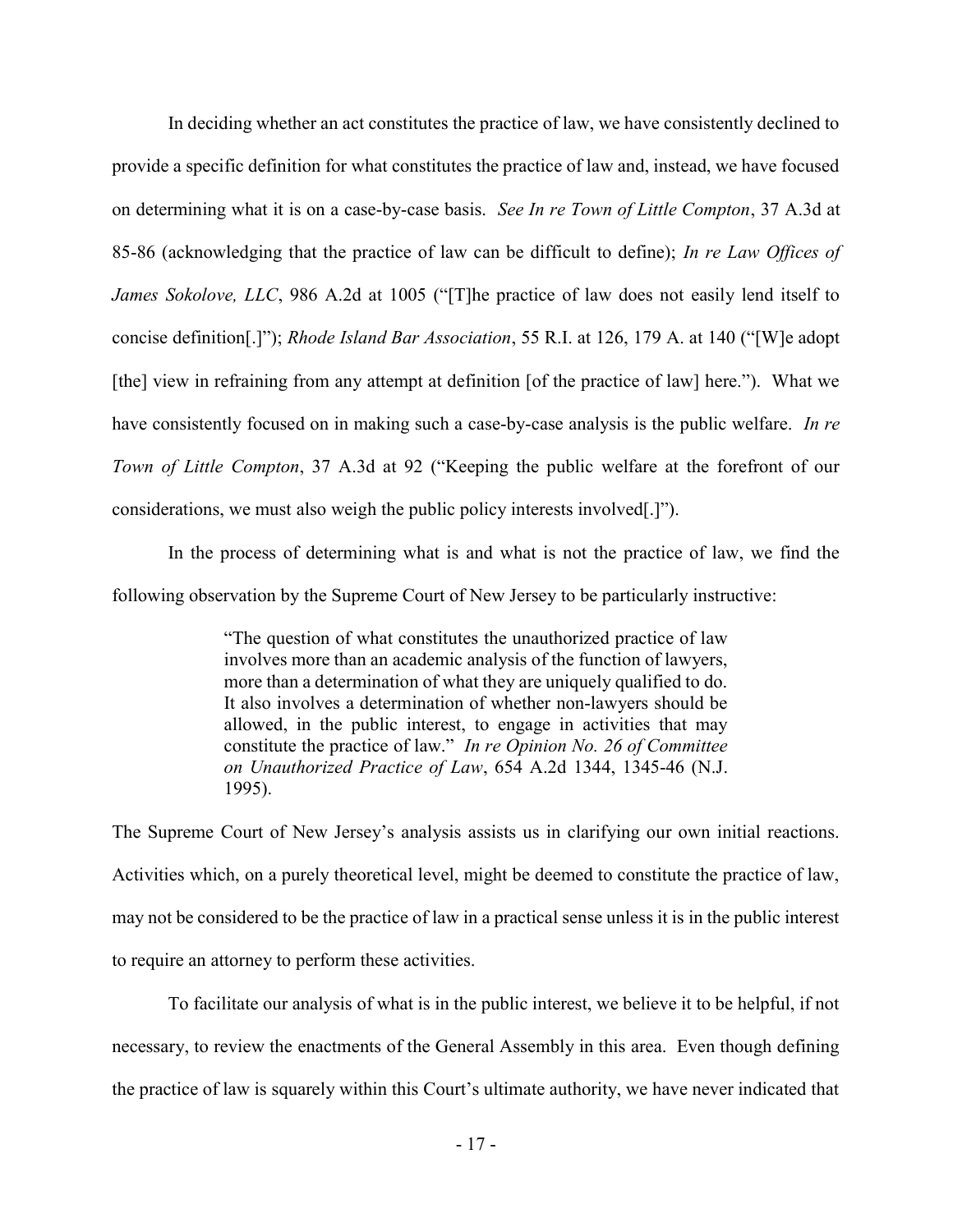the General Assembly, a policy-making branch of government, should be wholly barred from speaking out in this area. Indeed, we have said that we will enforce a statute concerning the practice of law as long as it aids and does not subvert our authority. In re Town of Little Compton, 37 A.3d at 91-92; Department of Workers' Compensation, 543 A.2d at 664; Rhode Island Bar Association, 55 R.I. at 127, 179 A. at 141. As a result, while remaining aware of our absolute authority to define the practice of law, we consider it wise to afford some level of deference to the Legislature in this area. See Chambers v. Ormiston, 935 A.2d 956, 966 (R.I. 2007) ("Ours is not a policy-making branch of the government."); Town of Johnston v. Santilli, 892 A.2d 123, 133 (R.I. 2006) (debates over public policy "should be resolved in the public forum or in the Legislature, not in the courts").

 The General Assembly has already entered the field in the context of real estate transactions. Section 11-27-16(a)(1) provides, in pertinent part:

> "(a) Nothing in §§ 11-27-2–11-27-11 or §§ 11-27-16–11-27-18 shall be construed to limit or prevent:

> > (1) Any corporation, or its officers or agents, lawfully engaged in the insuring of titles to real property from conducting its business, and the drawing of deeds, mortgages, and other legal instruments in or in connection with the conduct of the business of the corporation."

Without question,  $\S 11-27-16(a)(1)$  must be read through the prism of  $\S 11-27-5$ , which prohibits anyone who is not "a duly admitted member of the bar of this state" from practicing law. Thus, the General Assembly sought, through the enactment of  $\S$  11-27-16(a)(1), to protect certain activities of title insurance companies and their agents from being considered the practice of law. In G.L. 1956 § 27-2.6-3, the General Assembly further provided contours for the permitted actions of title insurers. Specifically,  $\S 27-2.6-3(17)$  enumerates the following as permitted activities: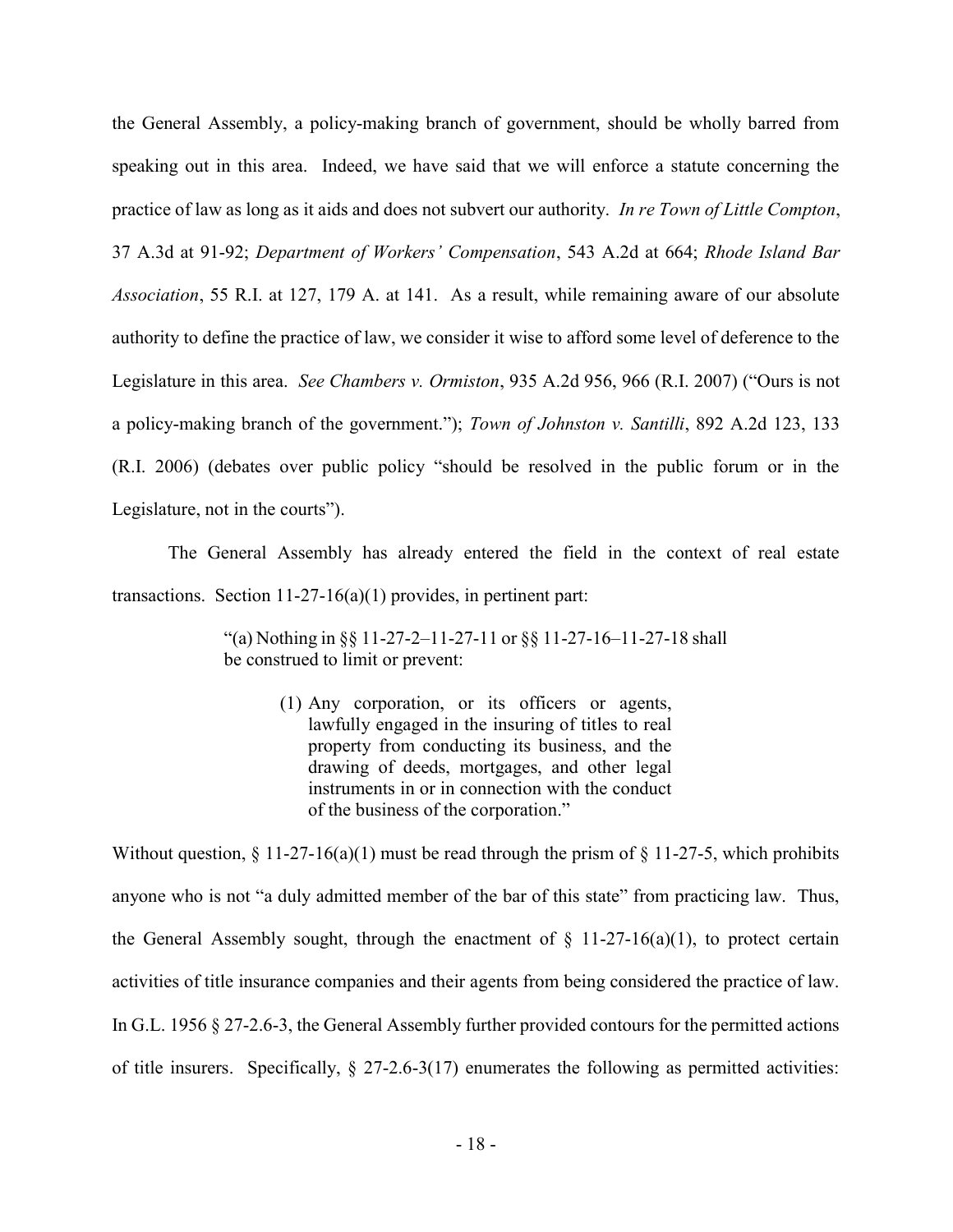determining insurability based upon review of a search or title abstract; handling escrows, settlements, or closings; recording closing documents; and other related activities.

 That being the case, we must next determine whether the General Assembly, in enacting this legislation, has impermissibly invaded or infringed upon the constitutional authority of this Court to define what is, and what is not, the practice of law. After reviewing the relevant statutory framework and the record before us, we conclude that, for the most part,  $\S$  11-27-16(a)(1) and chapter 2.6 of title 27 aid, and do not subvert, this Court's ultimate authority in this area. We hold this for three reasons.

First, the statutes did not arise from an effort to reverse a pronouncement from this Court that held that these activities were the practice of law.

Second, the General Assembly created the regulatory scheme known as the Rhode Island Title Insurers Act, at chapter 26 of title 27, that provides for significant licensing and oversight. By enacting these measures, the General Assembly sought to protect the public from any untoward effects that might be occasioned by non-attorneys acting in this area. These measures promote the proper administration of justice by preventing the "great and irreparable injury [that] can come to the people" from "the unwarranted intrusion of unauthorized and unskilled persons into the practice of law." In re Town of Little Compton, 37 A.3d at 85 (brackets omitted) (quoting Rhode Island Bar Association, 55 R.I. at 131, 179 A. at 143).

Finally, the statutory exemption draws its history from legislation that was first enacted in 1917. There is no question that the public and the title industry have relied in good faith on these statutes for over one hundred years without the practice being called to our attention with a suggestion that it subverted our authority. In the meantime, an entire industry has arisen. Indeed, all parties to these matters have agreed that the conducting of real estate closings by non-attorneys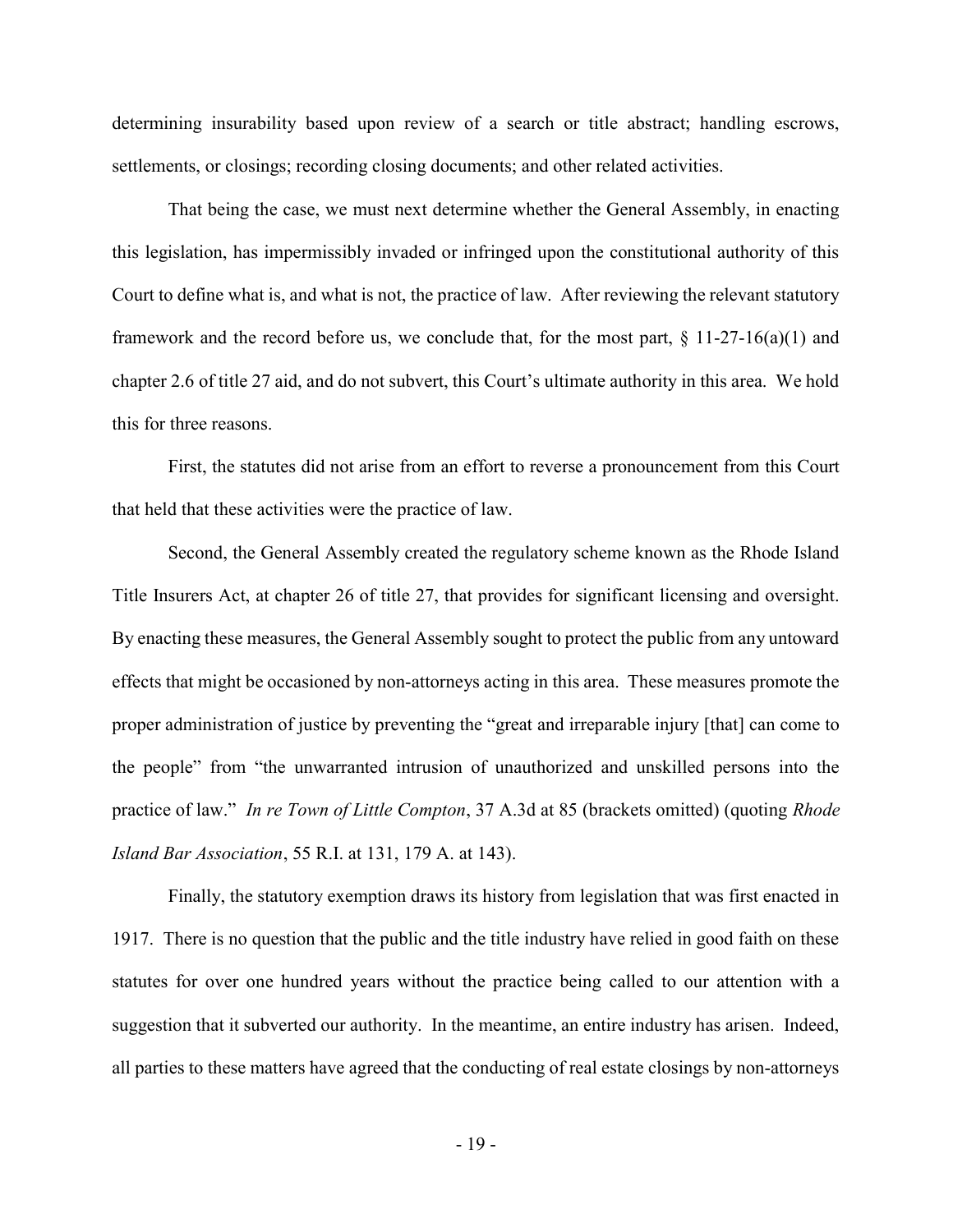is commonplace in Rhode Island and that it has been commonplace for a very long time. This factor weighs heavily in favor of this Court not upsetting the apple cart and doing damage to this industry, or the statutory and regulatory framework. We emphasize, however, that this factor does not, and will not, prevent this Court from exercising its authority to protect the public should the need arise, without regard to how long that activity has continued.

With some important exceptions, we hold that what the statutes at issue authorize does not constitute the unauthorized practice of law. We deem it necessary for the purposes of clarity to point out that the statutes at issue authorize various actions related to a real estate transaction to be carried out by a non-attorney only when that non-attorney is acting as a title insurance agent  $(i.e.,$ issuing the title insurance policy) in the context of the sale of that parcel of real estate.<sup>11</sup>

We are further of the opinion that some of the activities authorized by  $\S 11-27-16(a)(1)$  and § 27-2.6-3(17) do subvert our authority and thus require added levels of protection for the public and the efforts of an attorney. We will address each of the five issues raised in the Committee's reports in turn.

## A

# Real Estate Closings

 The sole issue in common among the three matters before us is whether conducting a closing in and of itself constitutes the practice of law. The Committee asks this Court to squarely pronounce that it does. To answer this question, we find it beneficial to examine the custom and practice of both our state and others, and the policy considerations involved.

 $11$  In the context of the three reports, we are confronted with services performed in connection with real estate closings only by employees and/or agents of title insurance companies.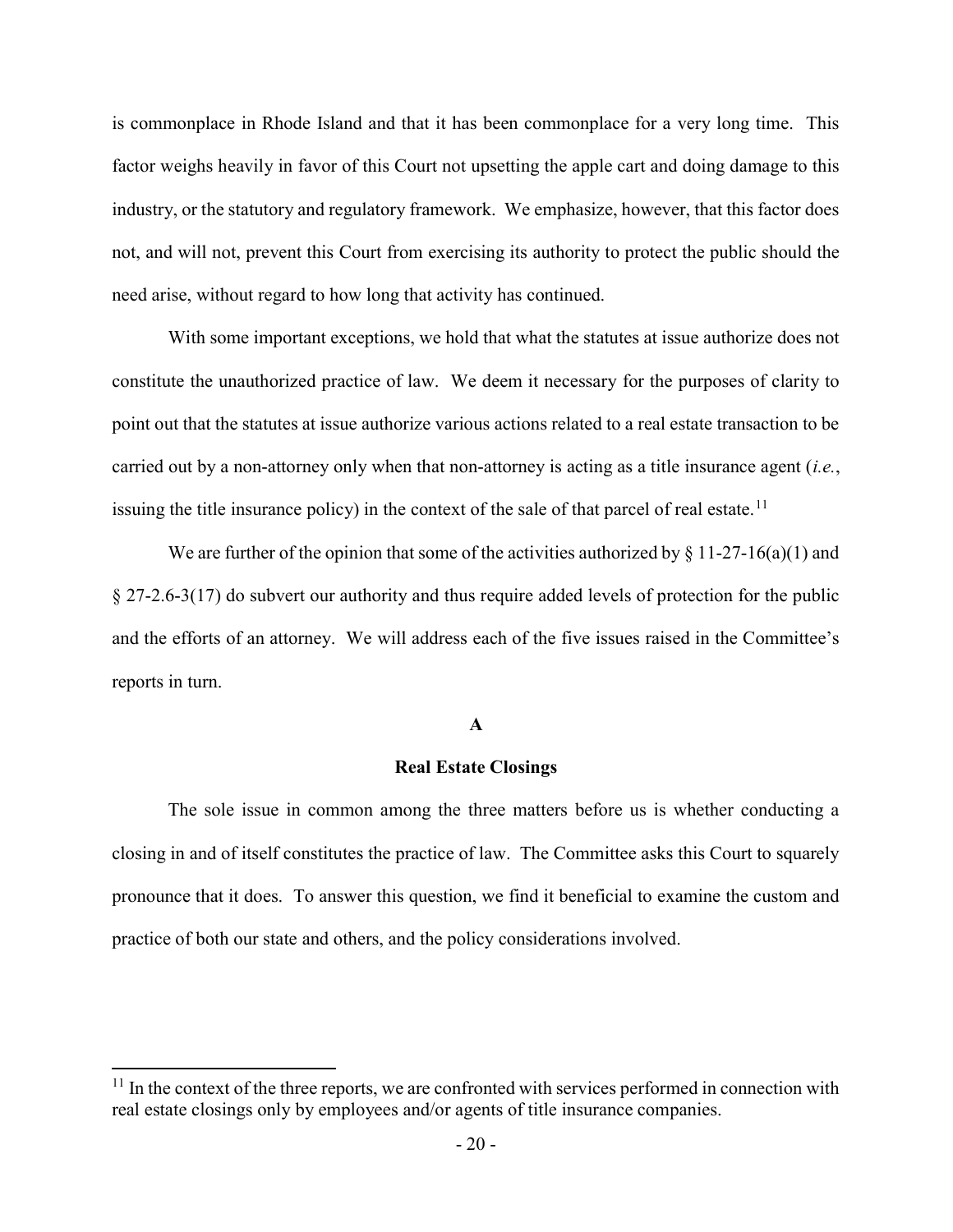## Real Estate Closings Nationally

A number of other states have addressed the issue of whether conducting a closing is the practice of law. See, e.g., Countrywide Home Loans, Inc. v. Kentucky Bar Association, 113 S.W.3d 105, 107 (Ky. 2003); Real Estate Bar Association for Massachusetts, Inc. v. National Real Estate Information Services, 946 N.E.2d 665, 671 (Mass. 2011); In re Opinion No. 26 of Committee on Unauthorized Practice of Law, 654 A.2d at 1345. However, a review of the jurisdictions that have addressed this issue reveals the existence of inconsistent results. See Real Estate Bar Association for Massachusetts, Inc., 946 N.E.2d at 684. But see Countrywide Home Loans, Inc., 113 S.W.3d at 121. The Committee correctly noted, in its report in the *Paplauskas* matter, that some jurisdictions have prohibited non-attorneys from performing real estate closings, while others have expressly allowed non-attorneys to perform them.<sup>12</sup> We note three jurisdictions that provide examples of the various approaches that have been adopted.

In rendering its report, the Committee relied heavily on the case of Real Estate Bar Association for Massachusetts, Inc. There, the Supreme Judicial Court of Massachusetts concluded that, because "[t]he closing is \* \* \* a critical step in the transfer of title and the creation of significant legal and real property rights[,]" only attorneys may perform real estate closings. Real Estate Bar Association for Massachusetts, Inc., 946 N.E.2d at 684. The Supreme Judicial Court reasoned that the Commonwealth had a "common and long-standing practice" that required

 $\overline{a}$ 

1

<sup>&</sup>lt;sup>12</sup> See Formal Advisory Opinion No. 04-1, 626 S.E.2d 480, 481 (Ga. 2006); Real Estate Bar Association for Massachusetts, Inc. v. National Real Estate Information Services, 946 N.E.2d 665, 685 (Mass. 2011); State v. Buyers Service Company, Inc., 357 S.E.2d 15, 19 (S.C. 1987). But see Countrywide Home Loans, Inc., v. Kentucky Bar Association, 113 S.W.3d 105, 121 (Ky. 2003); In re Opinion No. 26 of Committee on Unauthorized Practice of Law, 654 A.2d 1344, 1361-62 (N.J. 1995); Bar Assocation of Tennessee, Inc. v. Union Planters Title Guaranty Company, 326 S.W.2d 767, 772 (Tenn. 1959).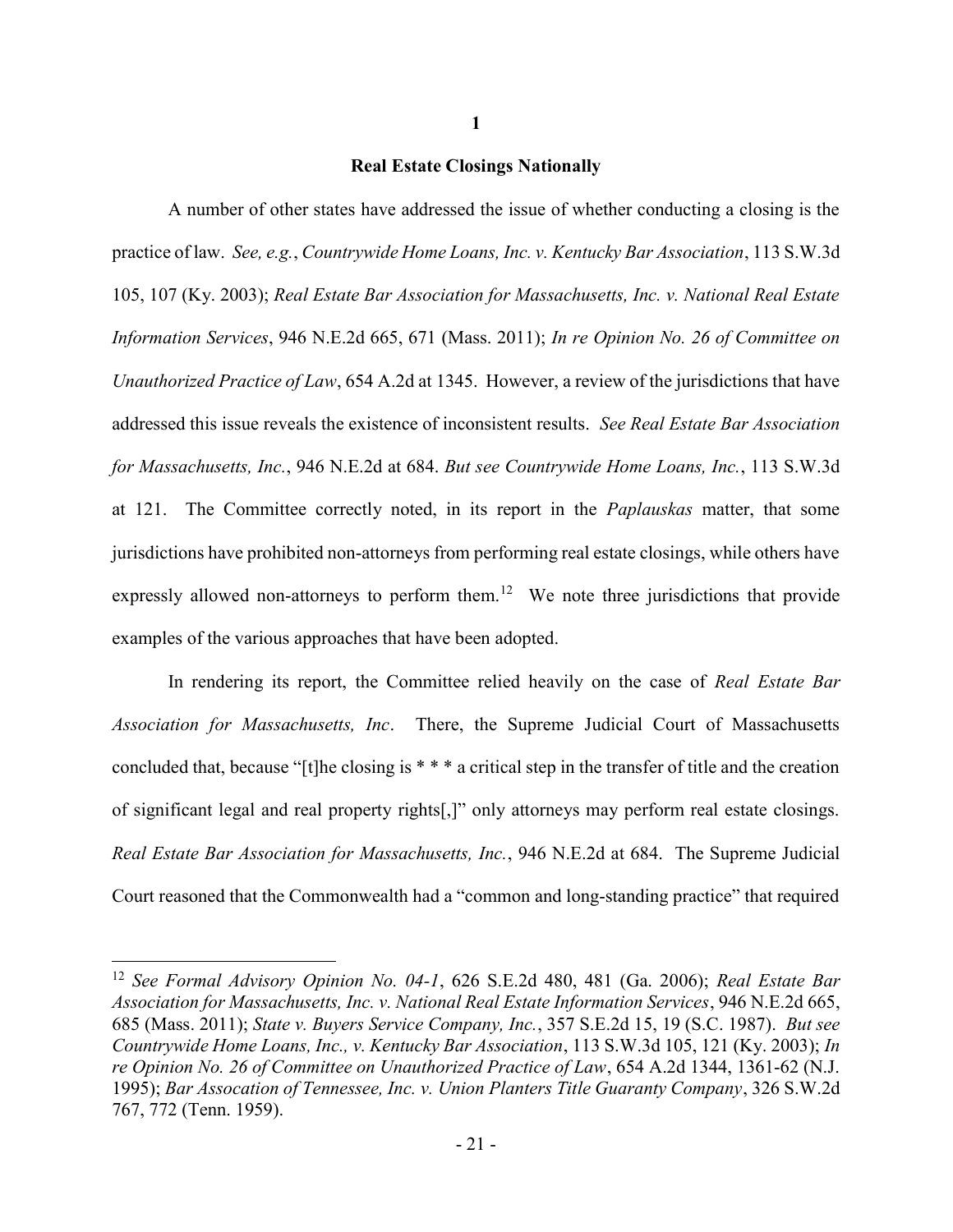an attorney to be involved in the closing or settlement of real property conveyances. Id. Moreover, the court determined that real estate closings in Massachusetts involve two essential responsibilities: (1) to ensure marketable title; and (2) to effectuate a valid transfer of the interests being conveyed at the closing. *Id.* at 685-87. The court propounded its "belief that the closing attorney must play a meaningful role in connection with the conveyancing transaction that the closing is intended to finalize." Id. at 685. The Supreme Judicial Court of Massachusetts further opined that a closing attorney's professional and ethical responsibilities require actions "not only at the closing but before and after it as well." Id. With that, the court declined to deviate from what it considered to be the Commonwealth's long-established practice of requiring attorneys to conduct real estate closings. Id. at 684.

At the other end of the spectrum is the case of In re Opinion No. 26 of Committee on Unauthorized Practice of Law. There, the Supreme Court of New Jersey permitted sellers and buyers to proceed with a real estate transaction without counsel. In re Opinion No. 26 of Committee on Unauthorized Practice of Law, 654 A.2d at 1345. The court noted that the "South Jersey practice" was for neither the buyer nor the seller to engage the service of an attorney for a real estate transaction. Id. at 1349-51. The court stated that the ultimate touchstone in its determination was the public interest and that, because the record contained little proof of actual harm, the public interest was not disserved when parties proceeded with real estate transactions without counsel. *Id.* at 1346. Additionally, the court determined that the record indicated that sellers and buyers without counsel saved money because they were not required to pay attorneys' fees. Id. Although the court noted that the best practice would be for the parties to retain counsel, it nonetheless held that the parties should not be required to do so, so long as they were informed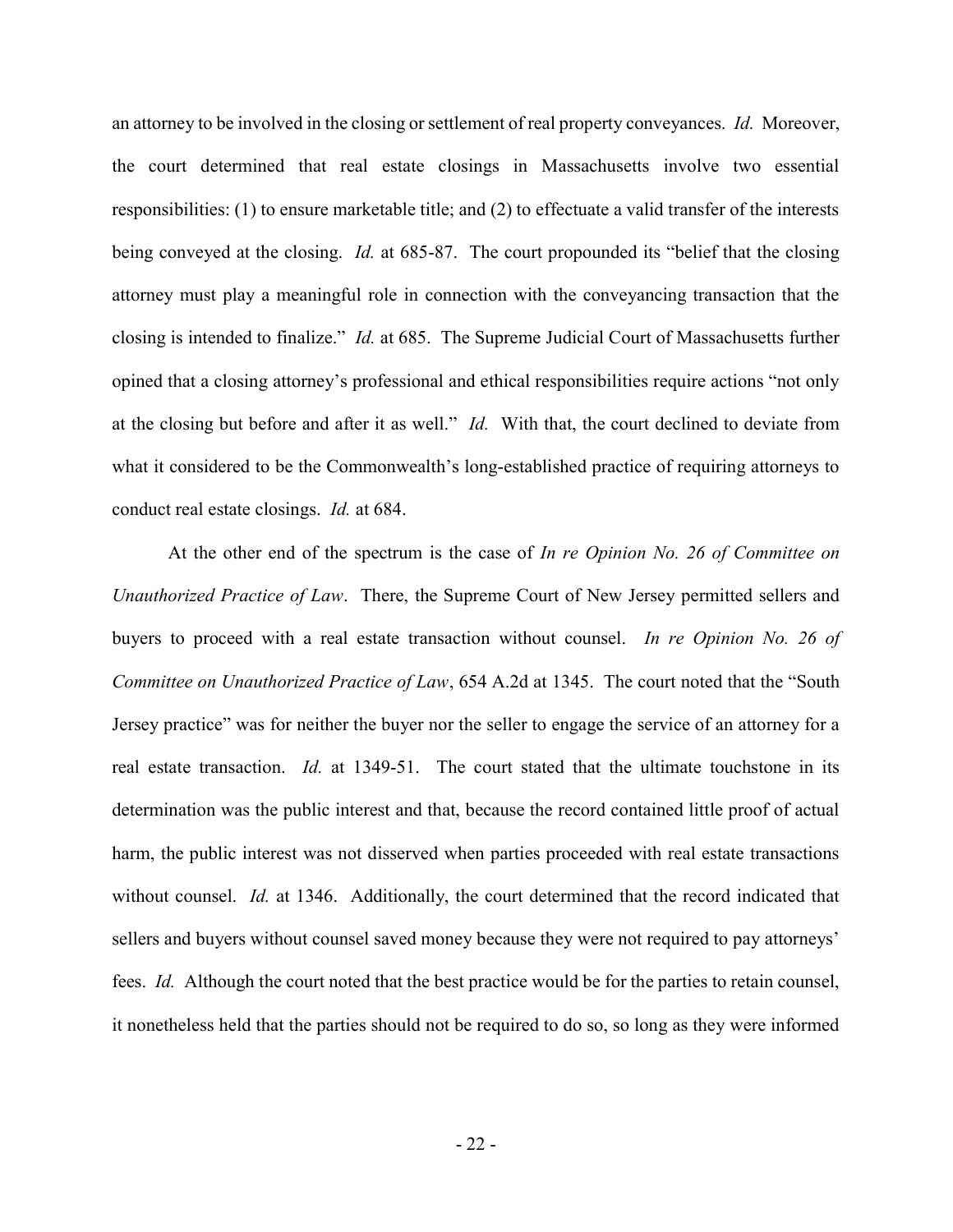that they had the right to obtain counsel and were apprised of the risks which they assumed by proceeding without counsel. Id. at 1359-61.

Kentucky appears to have taken the middle ground in the *Countrywide Home Loans*, Inc. case. There, the Supreme Court of Kentucky held "that it is not the unauthorized practice of law for a layperson to conduct a real estate closing for another party." Countrywide Home Loans, Inc., 113 S.W.3d at 121 (emphasis added). The court characterized a real estate closing as the "final event" of the real estate transaction where the parties execute documents and funds transfer hands. Id. at 122. The court described that many of the activities in a real estate transaction that involve the practice of law are resolved *before the closing occurs*, such as reviewing the contract of sale; comparing the legal deed description with the plat plan; determining whether the plat contains any encumbrances, covenants, or restrictions; and reviewing and interpreting of a title opinion or insurance policy. *Id.* at 126. The Kentucky Supreme Court noted that a closing involves many "ministerial acts" that clearly do not involve the practice of law such as handling financial matters, payments, and loan insurance. Id. at 122. However, it concluded that there are other acts included in a closing that are "equally ministerial in nature[,]" but that carried the potential for legal issues to arise—for example, directing a party where to sign a particular document or delivering copies of the signed documents. Id. The court determined that the *mere potential* for legal issues to arise did not transform the handling of a closing on behalf of another party into the unauthorized practice of law, so long as the layperson conducting the closing does not offer legal advice on questions that may arise during the course of the transaction. *Id.* at 122, 128. Ultimately, the court held that conducting a real estate closing constituted the practice of law "if (1) it requires legal knowledge or legal advice, (2) involves representation, counsel or advocacy on behalf of another party, and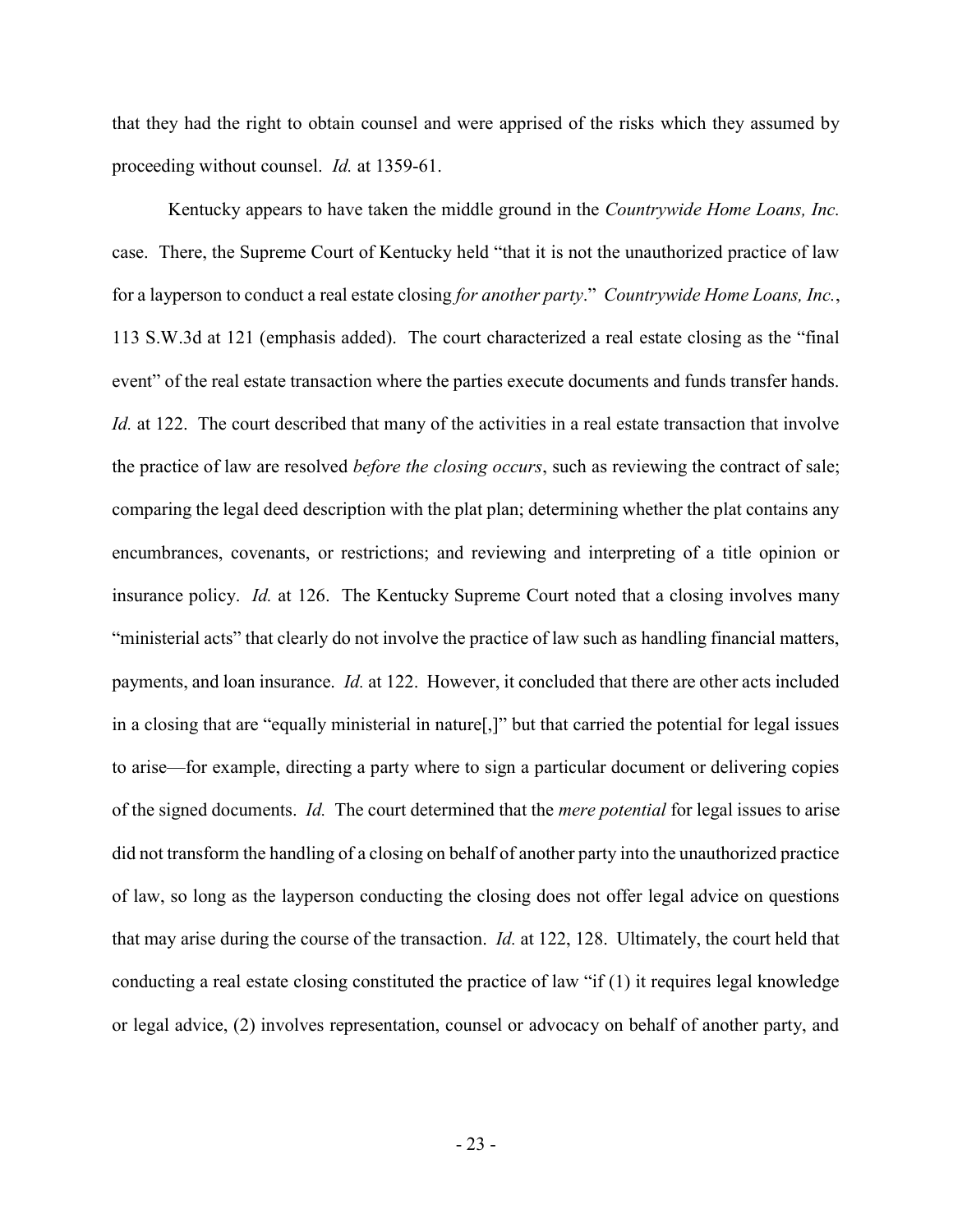(3) involves the rights, duties, obligations, liabilities, or business relations of that other party." Id. at 121.

# 2

#### Real Estate Closings in Rhode Island

 In assessing the custom and practice of real estate closings in our state, based on the limited record before us, it appears that, unlike the situation in Massachusetts, there is a long-standing, century-old practice in Rhode Island permitting title insurance companies and their agents to conduct a closing. Significantly, Paplauskas testified before the Committee that he had "conducted an average of fifty to seventy[-]five closings per month over the past twelve months in Rhode Island." He further testified that, in 95 percent of the closings that he performed since the beginning of his involvement in this industry in 1969, the buyer was not represented by an attorney. Moreover, while Attorney Pagliarini testified that this was the first instance in his experience in which a notary public appeared to conduct a closing, he also testified that he was aware that "it occurs daily because there are title companies that are run by notaries public that do not have attorneys on staff. It does happen daily[.]"

This custom and practice appears to have been spurred by the General Assembly's attempt to authorize such action. Section 27-2.6-5(3) purports to authorize title insurers to "[p]erform ancillary activities \* \* \* including, examining titles to real property \* \* \*." Section 27-2.6-  $3(18)(ii)(C)$  is consistent with this position by defining a title insurance business to include the handling of escrows, settlements, or closings.

To be certain, we have not spoken on such statutory provisions, and we do not retreat from the principle that this Court retains the exclusive authority to determine what is, and what is not, the practice of law. See In re Town of Little Compton, 37 A.3d at 88. We simply cite the referenced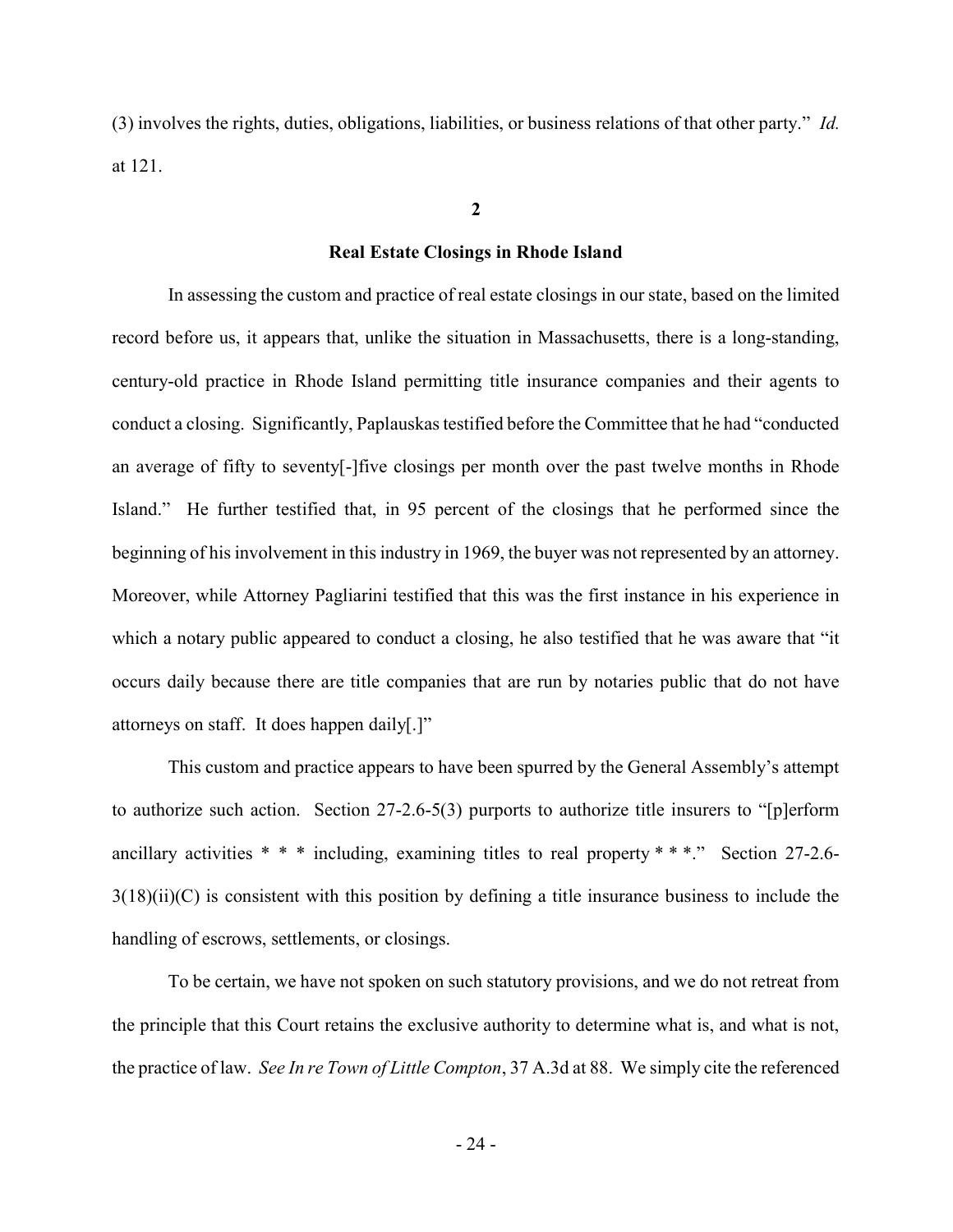statutory provisions to emphasize and explain the custom and practice of non-attorneys conducting closings that has evolved in this state because title companies have apparently acted in good faith under the statutes, and further that there has been a paucity of consumer complaints.

#### 3

# Policy Considerations

Although the current practice of allowing title insurance companies and their agents to conduct real estate closings is commonplace in Rhode Island, "this factor alone does not provide the necessary basis for this Court to authorize this practice." In re Town of Little Compton, 37 A.3d at 92. We are aware of the over-riding consideration that "[k]eeping the public welfare at the forefront of our considerations, we must also weigh the public policy interests involved" when we evaluate that practice. Id.

First and foremost, allowing title insurance companies and their agents to conduct closings benefits the public by increasing competition, which will result in decreased costs and potentially more choices as to how and where closings are conducted. Conversely, restricting the handling of closings to attorneys would have the opposite effect, thereby increasing cost and reducing choice and availability. Indeed, one group of amici point out in their brief filed in the *Paplauskas* matter that the average closing fee for attorney-only states is \$240 higher than states that permit both attorneys and laypersons to conduct closings.<sup>13</sup>

Second, if only attorneys are permitted to conduct closings, we would be concerned with the resultant unresolved questions, which would include: (1) whom does the attorney represent;

<sup>&</sup>lt;sup>13</sup> See the amicus brief filed on behalf of the Rhode Island Bankers Association, Rhode Island Mortgage Bankers Association, Rhode Island Association of Realtors, Inc., Cooperative Credit Union Association, Equity National Title and Closing Services, Inc., and Lincoln Abstract & Settlement Services, LLC.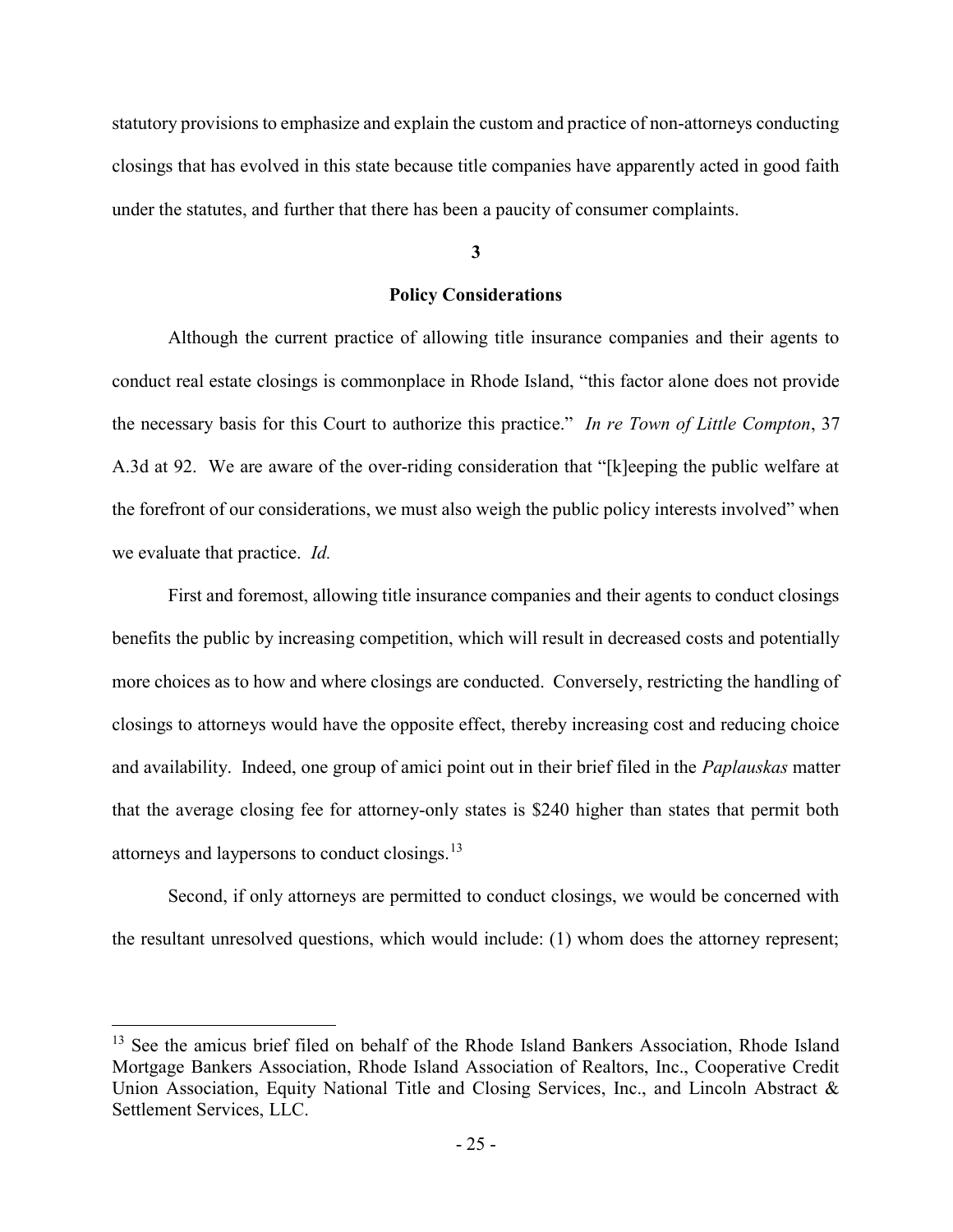(2) how many attorneys are necessary; and (3) is an attorney required for all types of real estate closings? Requiring each party to be represented by an attorney would increase the transactional costs associated with purchasing a home. See Countrywide Home Loans, Inc., 113 S.W.3d at 123. If only one or two attorneys must be present, can the attorney or attorneys effectively provide representation to multiple parties within the confines of the Rhode Island Supreme Court Rules of Professional Conduct? See Credit Union Central Falls v. Groff, 966 A.2d 1262, 1267 (R.I. 2009) ("Real estate closings present a particularly thorny dilemma for the bar because a closing attorney often undertakes responsibilities to various parties to the transaction[.]"). If an attorney is required to conduct a residential real estate closing such as the closings presented to us in these matters, does that mean that an attorney is required for all types of closings, such as for obtaining a purchase-money mortgage, refinancing, a second mortgage, home-equity loans, and lines of credit?

Third, and most importantly, we have not been apprised of any widespread harm to the public occasioned by title insurance companies or their agents conducting closings. We recognize that the Committee's investigatory powers are limited to the matter before it and that the Committee does not have the authority to conduct a state-wide investigation. Nonetheless, the record is limited as to any harm to the public at large. Indeed, neither the amici nor the Committee has come forward with evidence of real harm to the public. What they have pointed to are theoretical harms that might occur in the event that errors are made. From our review of how other jurisdictions have addressed this issue, this theoretical harm has not materialized.<sup>14</sup> See In re Opinion No. 26 of Committee on Unauthorized Practice of Law, 654 A.2d at 1347-48 (noting that

<sup>&</sup>lt;sup>14</sup> We therefore should proceed cautiously in this area, there presently being no evidence of actual harm.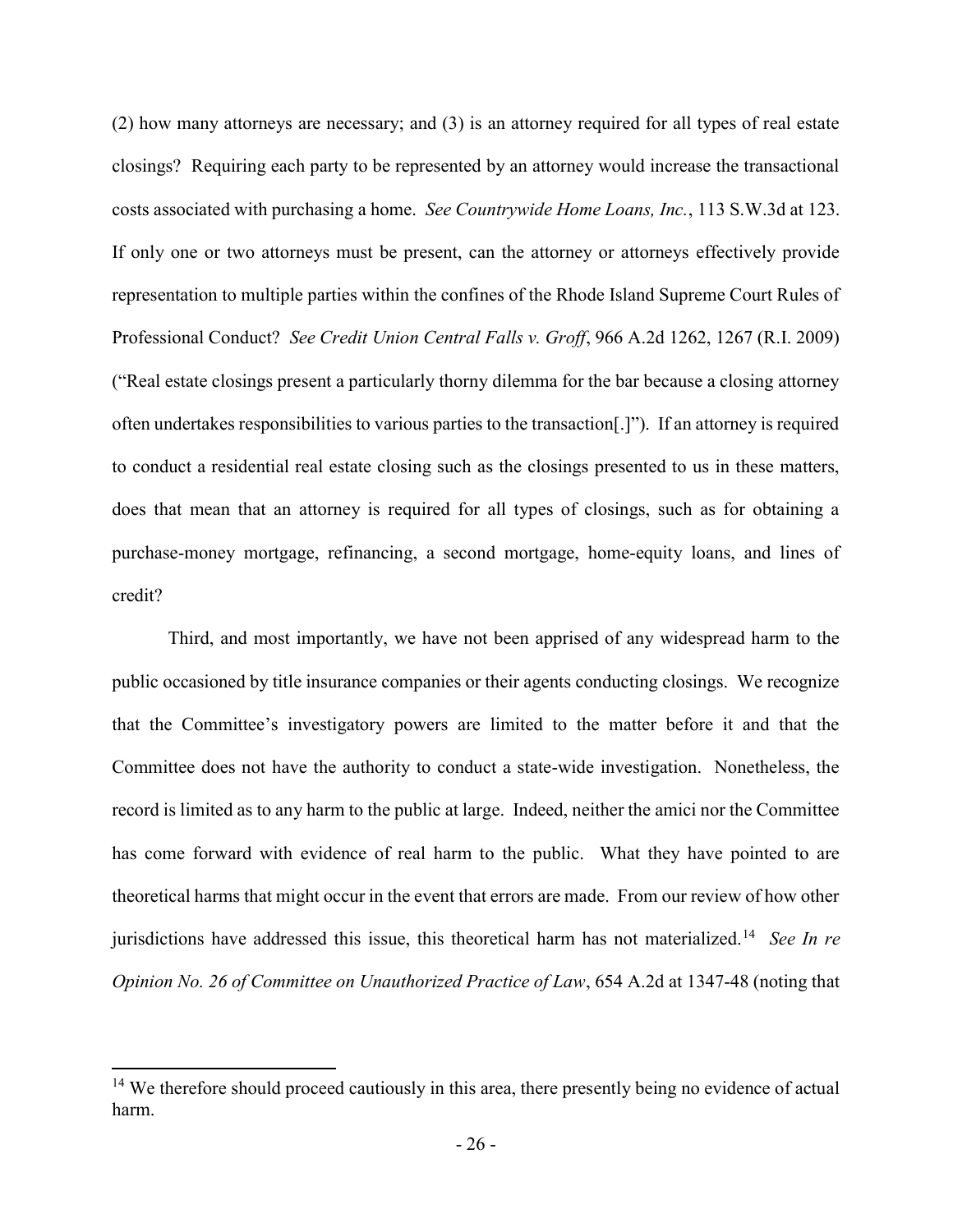a special master had conducted sixteen days of hearings and did not find any harm to the public). For these reasons, we conclude that the General Assembly's policy decision to enact chapter 2.6 of title 27 and allow title insurance companies and their agents to handle closings, is consistent with broad public policy interests. Therefore, we utilize such statutes as an aid in exercising our sole authority to determine whether conducting a closing is the practice of law.

#### 4

# The Rhode Island Approach

 Nearly eighty-five years ago, this Court said that the practice of law "embraces conveyancing, the giving of legal advice on a large variety of subjects, and the preparation and execution of legal instruments covering an extensive field of business and trust relations and other affairs." Rhode Island Bar Association, 55 R.I. at 134, 179 A. at 144. Today, however, we note that conveyancing is not a "unitary, indivisible activity that constitutes the practice of law," but rather carries many "discrete services and activities" that do not qualify as the practice of law. Real Estate Bar Association for Massachusetts, Inc., 946 N.E.2d at 675. "Whether a particular service or activity [in a closing] constitutes the practice of law remains a fact-specific inquiry." Id.

Having addressed the practice of conducting real estate closings in Rhode Island and nationally, as well as the policy considerations involved, it is our opinion that the best course of action is to, for the most part, maintain the status quo of allowing title insurance companies and their agents to conduct closings in conjunction with the issuance of a title insurance policy. We are in agreement with the Supreme Court of Kentucky to the effect that many of the acts involved in a real estate transaction that comprise the practice of law are "resolved before the parties ever meet at the closing table." Countrywide Home Loans, Inc., 113 S.W.3d at 126. Accordingly, it is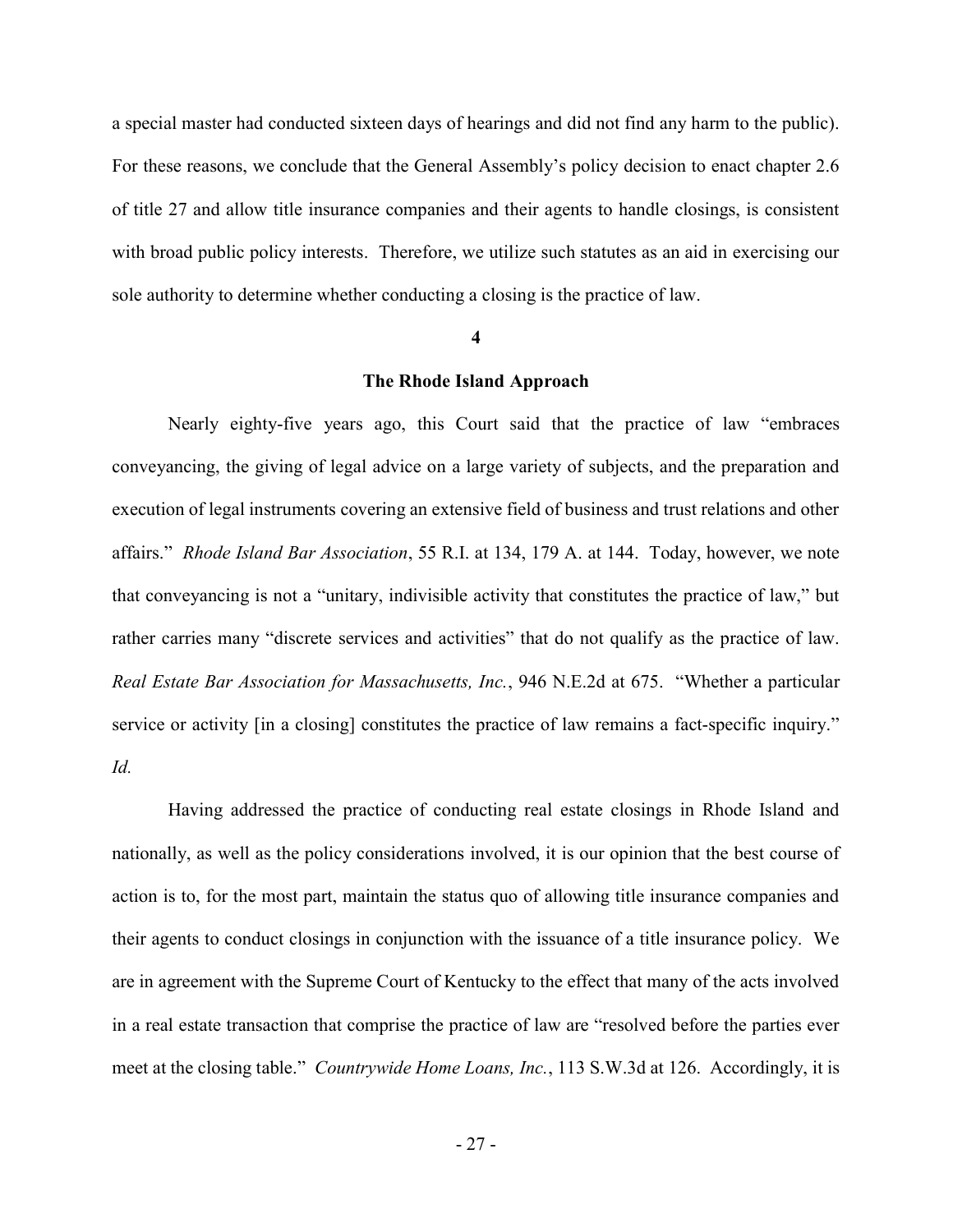our view that title insurance companies and their agents may conduct closings in accordance with chapter 2.6 of title 27, so long as the closing agent limits his or her activities to functions such as identifying a document, directing a party where to sign, and delivering copies of the signed documents after execution.

However, a closing agent must proceed with caution because conducting a closing will constitute the practice of law if it involves the imparting of legal advice; involves representation, counsel, or advocacy on behalf of another; or involves the rights, duties, obligations, liabilities, or business relations of another. See Countrywide Home Loans, Inc., 113 S.W.3d at 121. Indeed, because a closing can quickly and unexpectedly involve the act of giving legal advice, transparency is of the upmost importance.

To ensure transparency and prevent the closing agent from crossing the line, a non-attorney closing agent must do the following to avoid engaging in the unauthorized practice of law. First, before the closing begins, the closing agent must communicate to the buyer and the seller that: (1) the closing agent is not an attorney; (2) he or she does not represent the buyer or the seller; (3) he or she cannot and will not give legal advice; and (4) if the buyer or seller has a legal question, the buyer or seller should suspend the closing and seek counsel from an attorney. Second, the closing agent must present a written notice to the buyer and the seller that contains all of these warnings and require the buyer and the seller read the document. That notice shall be the first document presented and signed at the closing. Third, the closing agent must require that the buyer and the seller sign a copy of the notice to acknowledge that the closing agent has given these warnings and that the buyer and the seller understand them. Fourth, the closing agent must sign the notice to acknowledge that he or she has orally explained the notice to the buyer and the seller. Finally, the closing agent must retain the signed copy of the notice and give a copy to the buyer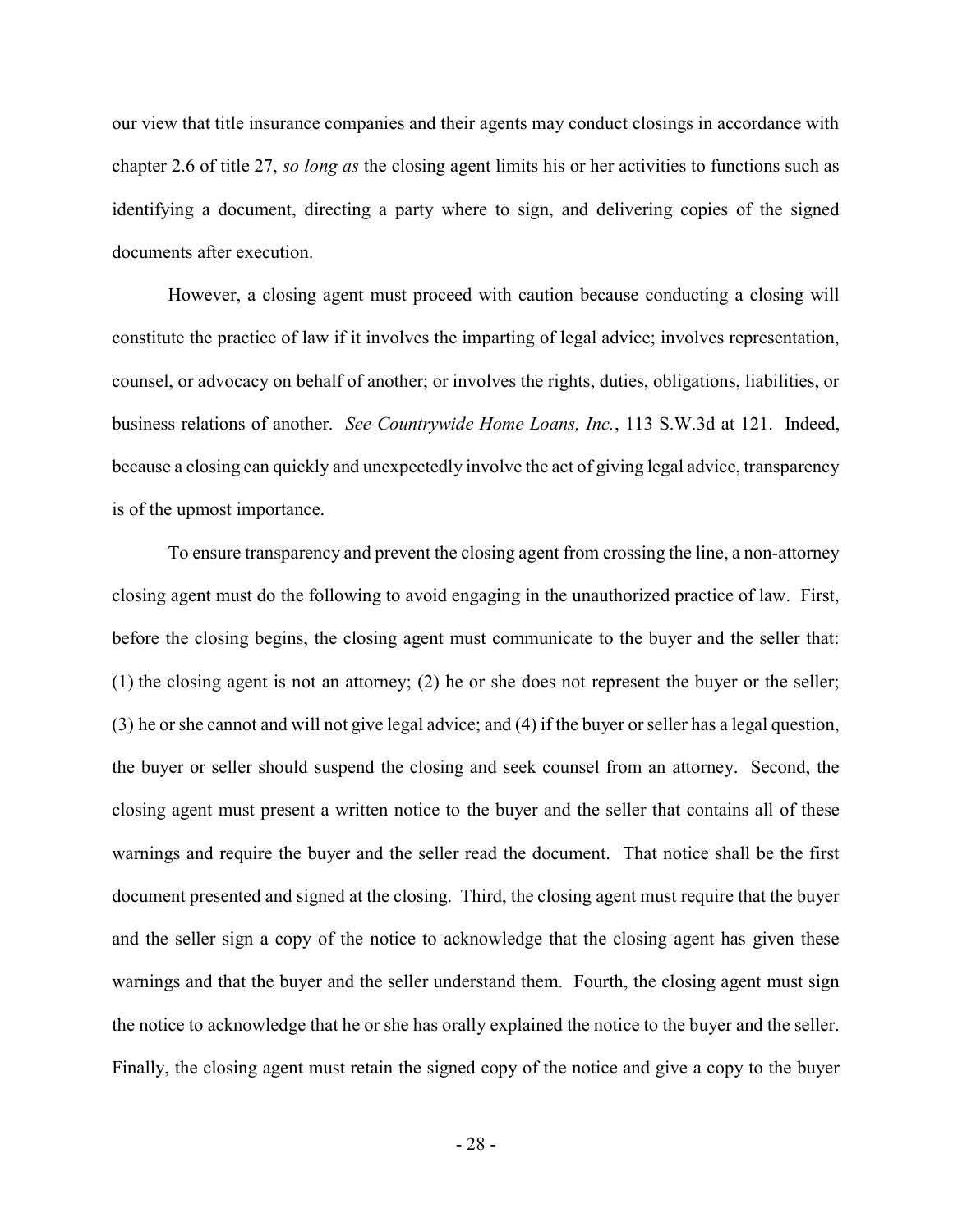and a copy to the seller. It is our hope that the title insurance company, its agent, or the Department of Business Regulation will design a notice form. However, this notice should be separate from all other documents, and it should not contain additional material.

As evidenced by the credible arguments on both sides, the many amicus curiae briefs filed, and the split in authority amongst the states, we find this issue to present an extremely close question with tremendous impact on real estate practice in the State of Rhode Island. We reiterate that we do not express today that the parties to a real estate transaction are better off proceeding without counsel. Indeed, the best and most prudent practice would be to retain counsel for guidance at every step of the transaction. However, based on the limited record before us and the lack of evidence indicating that the public has been harmed, title insurance companies and their agents should be permitted to conduct closings when they are issuing title insurance and when they otherwise act in accordance with chapter 2.6 of title 27, and as outlined supra.

If the present situation changes and we become aware that the public interest has been harmed by non-attorneys conducting closings, we will intervene. We know that the Committee, the Attorney General, and the Rhode Island Bar Association are conscientious and vigilant and will inform this Court if such harms occur. However, because such harm has not been shown, we decline at this time to overturn a century-old statutorily authorized practice by requiring that attorneys conduct real estate closings.

#### B

## Title Examination

The examination of title and the determination that the title is marketable are crucial to the protection of the buyers in a real estate conveyance. An erroneous title examination can seriously harm not only the buyer but also those who may acquire title to the same property for decades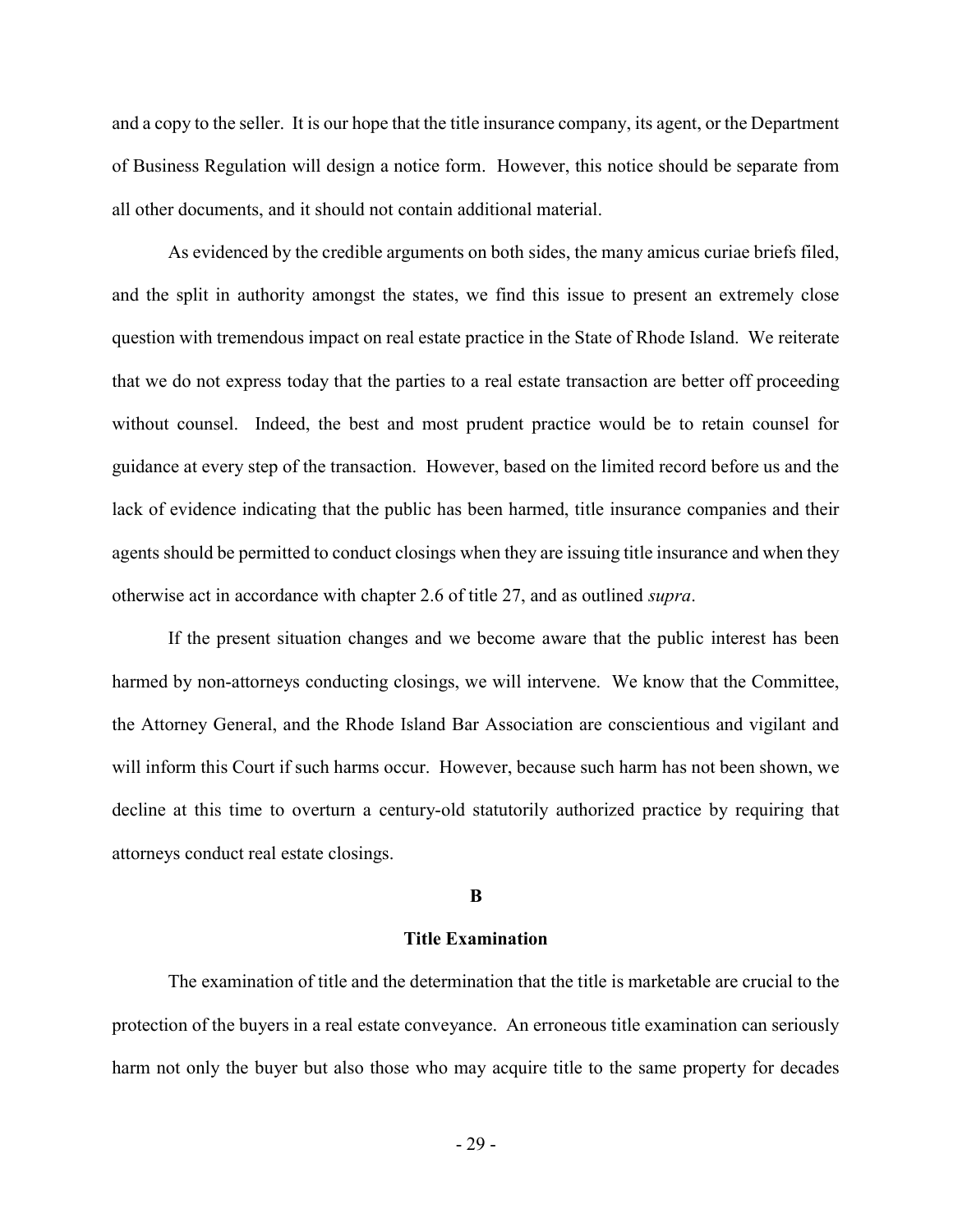thereafter. Although title insurance may cover some or all of these potential liabilities, the buyer's use and enjoyment of his or her property and the marketability of the property might still be affected. Those liabilities and costs would, in most cases, be alleviated by early and prompt detection during a proper title examination.

We look to the statutes as an aid in addressing what is in the public welfare. We note that the General Assembly has authorized agents of title companies, whether licensed attorneys or not, to examine the title to determine marketability or, at the very least, insurability.<sup>15</sup> To be sure, title insurance companies and their agents have the experience and training to properly examine a title for defects. We accept the representations that have been made to us that title insurers are diligent in discovering any defects in title and thereby protecting the buyer and the lending institution from issues that may arise at a later time. On the other hand, attorneys are in the best position to determine marketability of title. Property law is complex and, in our opinion, the soundness of the title should be subject to an attorney's opinion for the protection of the public.

Accordingly, after careful consideration of the issue, we conclude that it is permissible for title insurance companies and their agents to conduct title examinations without engaging in the unauthorized practice of law only if an attorney engaged or employed by the title insurance company conducts the title examination. In order to protect, in particular, the buyer who is most at risk in this transaction, in our judgment, a licensed attorney must conduct a title examination for marketability. No other employee or agent other than a licensed attorney may perform this function for the title insurance company. Even though the main purpose of this endeavor is to benefit the buyer, we will not require the title insurance company to engage outside counsel to

<sup>&</sup>lt;sup>15</sup> It has been represented to this Court that there is little difference between insurability and marketability because a title insurance company will not insure a title that is not marketable in the residential real estate context.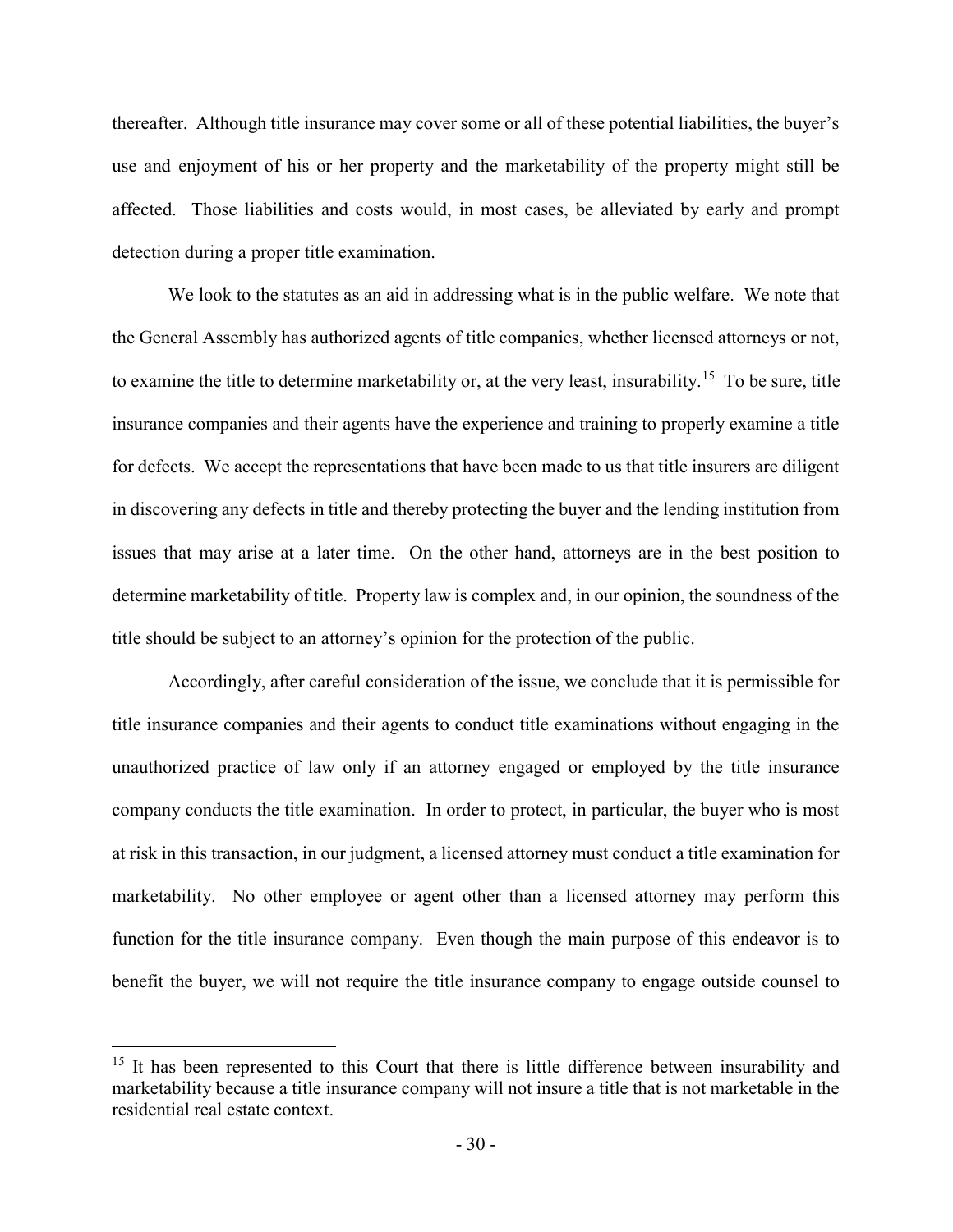represent the buyer's interest, nor must the buyer do so. The title may be examined by a licensed attorney engaged by the title insurance company.

It may appear that our holding in this regard still results in some level of risk for the buyer because the attorney is examining the title not on his or her behalf; however, we are satisfied that the buyer nonetheless has protection.<sup>16</sup> Under our precedent, an attorney engaged by a title insurance company owes a duty of care not only to the title insurance company, but also to the buyer as a third-party beneficiary. See Credit Union Central Falls, 966 A.2d at 1272 ("We now recognize that the liability of an attorney may extend to third-party beneficiaries of the attorneyclient relationship if it is clear that the contracting parties intended to benefit the third party."). In our judgment, that duty of care will offer sufficient protection to the buyer.

# C

## Drafting a Deed

We now turn our attention to the issue of whether or not it is in the public interest for this Court to determine that drafting a deed for another by a non-lawyer, in connection with a residential real estate transaction, constitutes the unauthorized practice of law. The Committee Report in the *Balkun* matter concluded that the drafting of a deed was the practice of law and thus must be done by an attorney. Specifically, the Committee Report stated that a "primary function of a deed is to properly define and articulate the tenancy or property interest being conveyed." In reaching that conclusion, the Committee further relied on the fact that there are "innumerable ways in which the language and contents of a deed can affect the legal rights of parties to a real estate transaction[.]"

<sup>&</sup>lt;sup>16</sup> In so holding, we do not retreat in the slightest from our admonition at the beginning of this opinion that all parties should be represented by licensed attorneys.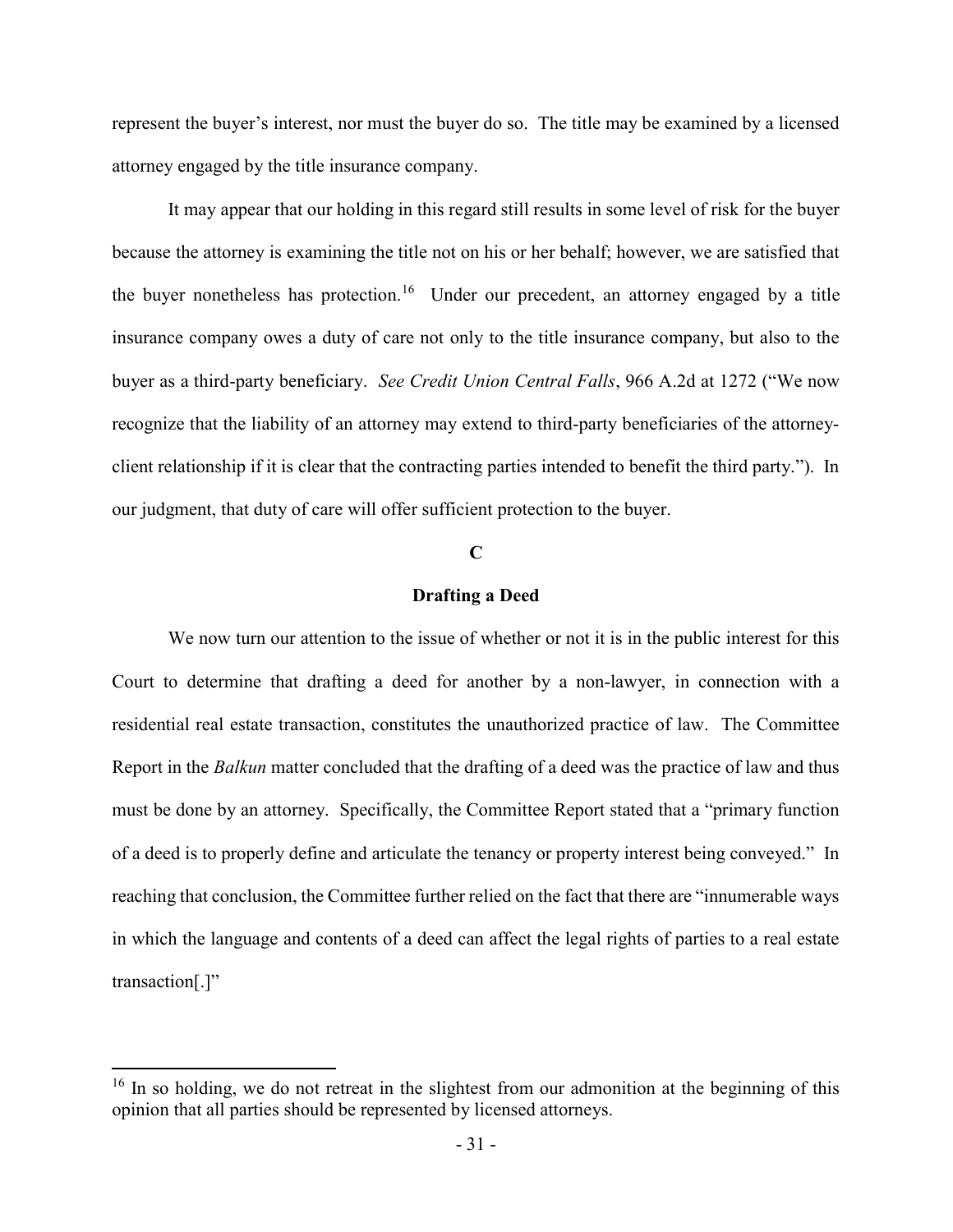After thoroughly considering the findings and arguments of the Committee, as well as the arguments of Respondents and the amici, we are in agreement with the Committee that drafting a deed for another by a non-attorney constitutes the unauthorized practice of law in Rhode Island. Thus, we hold that it is in the public interest that a licensed attorney must either draft the deed himself or herself or carefully review a deed that has been drafted by a non-attorney.

We have given serious consideration to the fact that the General Assembly has permitted non-lawyers to draft deeds in connection with insuring title pursuant to  $\S 11-27-6(a)(1)$ . However, after extensive review of the issue, we are of the opinion that the General Assembly has, in this respect, strayed into the parameters of this Court's authority. See In re Town of Little Compton, 37 A.3d at 91-92. As we have previously stated, we reserve to this Court the "ultimate and exclusive authority to determine what does and does not constitute the practice of law within the state[.]" Id. at 88. It is the view of this Court that, notwithstanding the language of  $\S$  11-27-16(a)(1), drafting a deed for another person constitutes the practice of law and must be done by or carefully reviewed by a licensed attorney.

The deed is the most important document at a real estate closing. Not only is it the document which memorializes the transfer of legal title, it also defines the tenancy and property interest which are being conveyed. See Commonwealth v. Jones & Robins, Inc., 41 S.E.2d 720, 727 (Va. 1947) ("[I]t was deemed advisable to permit a real estate broker to prepare simple contracts of sale, options, leases, etc., and to prohibit him from preparing legal instruments whereby the legal title to property passes from the seller to the purchaser."). The potential for error from allowing a non-attorney, who may well not be familiar with the legal effect of the tenancy listed on a deed, the restrictions or encumbrances affecting the conveyed property, or the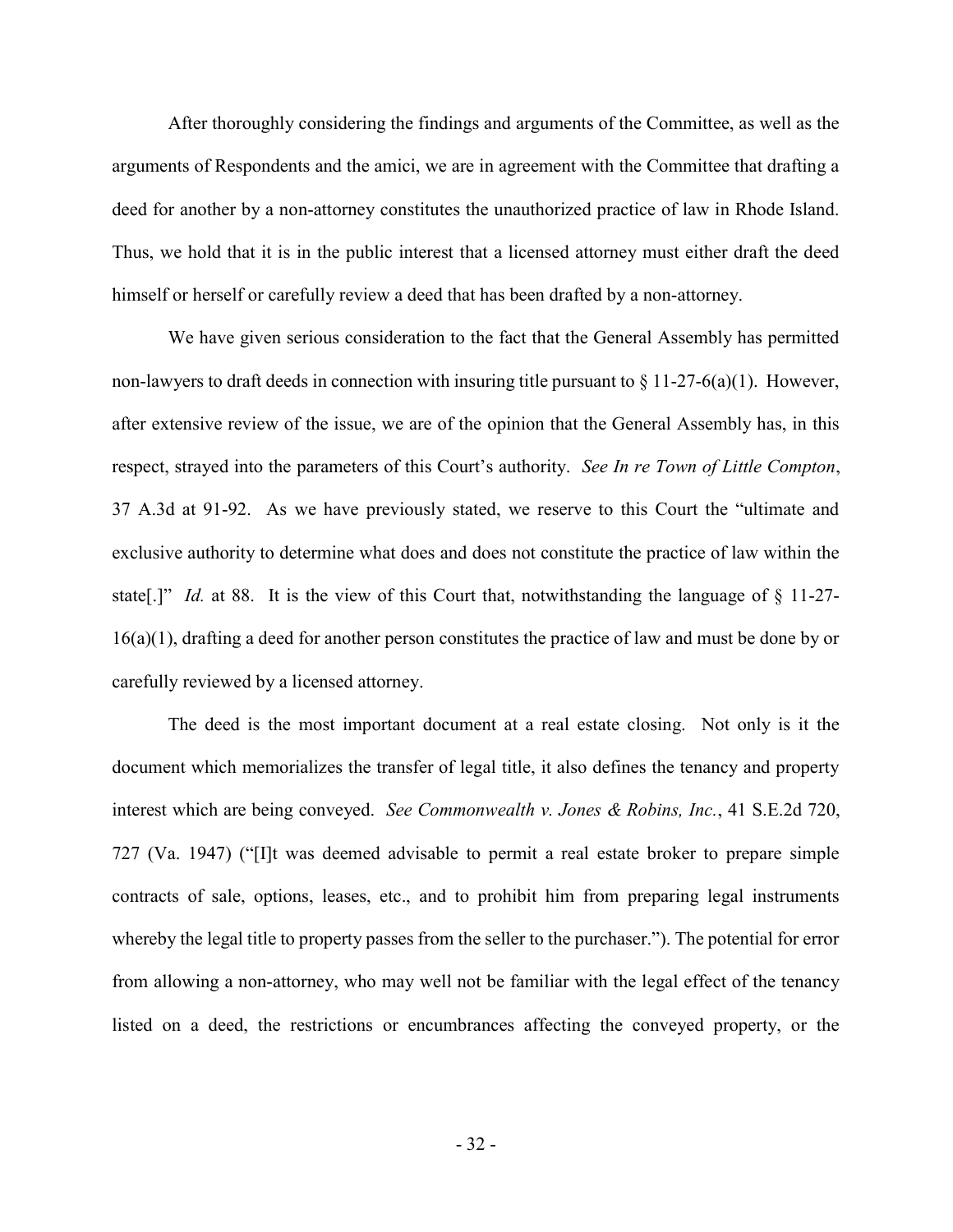peculiarities of a particular description of the property, to be responsible for drafting that deed without oversight of any kind, is immense.

What is more, in the *Balkun* matter particularly, we do have evidence in the record that title insurance companies and their agents may, on occasion, be making critical mistakes in drafting. The testimony before the Committee reflected the fact that a paralegal at Balkun Title would customarily draft a deed for a real estate closing based on templates used in past transactions. Of particular concern to this Court is the fact that the paralegal simply copied the tenancy on the prior deed in determining the tenancy for the sale at issue. By way of example of the potential for error in such a practice, if a mother and son owned property as tenants in common and sold the property to a married couple, paralegals at Balkun Title may well denominate the tenancy of the married couple as tenants in common. However, it goes without saying that it would be inestimably more beneficial to the married couple to own the property as tenants by the entirety. A mistake of that magnitude has the potential for a serious and lasting impact on the property rights of the buyers. See State v. Buyers Service Company, Inc., 357 S.E.2d 15, 18 (S.C. 1987) ("The reason preparation of [certain] instruments by lay persons must be held to constitute the unauthorized practice of law is \* \* \* for the protection of the public from the potentially severe economic and emotional consequences which may flow from erroneous advice given by persons untrained in the law."). Also of concern to us is the fact that, in his testimony, Balkun himself was unable to articulate the difference between joint tenancy, tenancy in common, and tenancy by the entirety. Balkun stated that, if an issue came up concerning the type of tenancy, he would refer the party to Attorney Pelletier or another attorney. However, and in the face of that testimony, he also testified that he has never had to interrupt a closing to address such a legal question.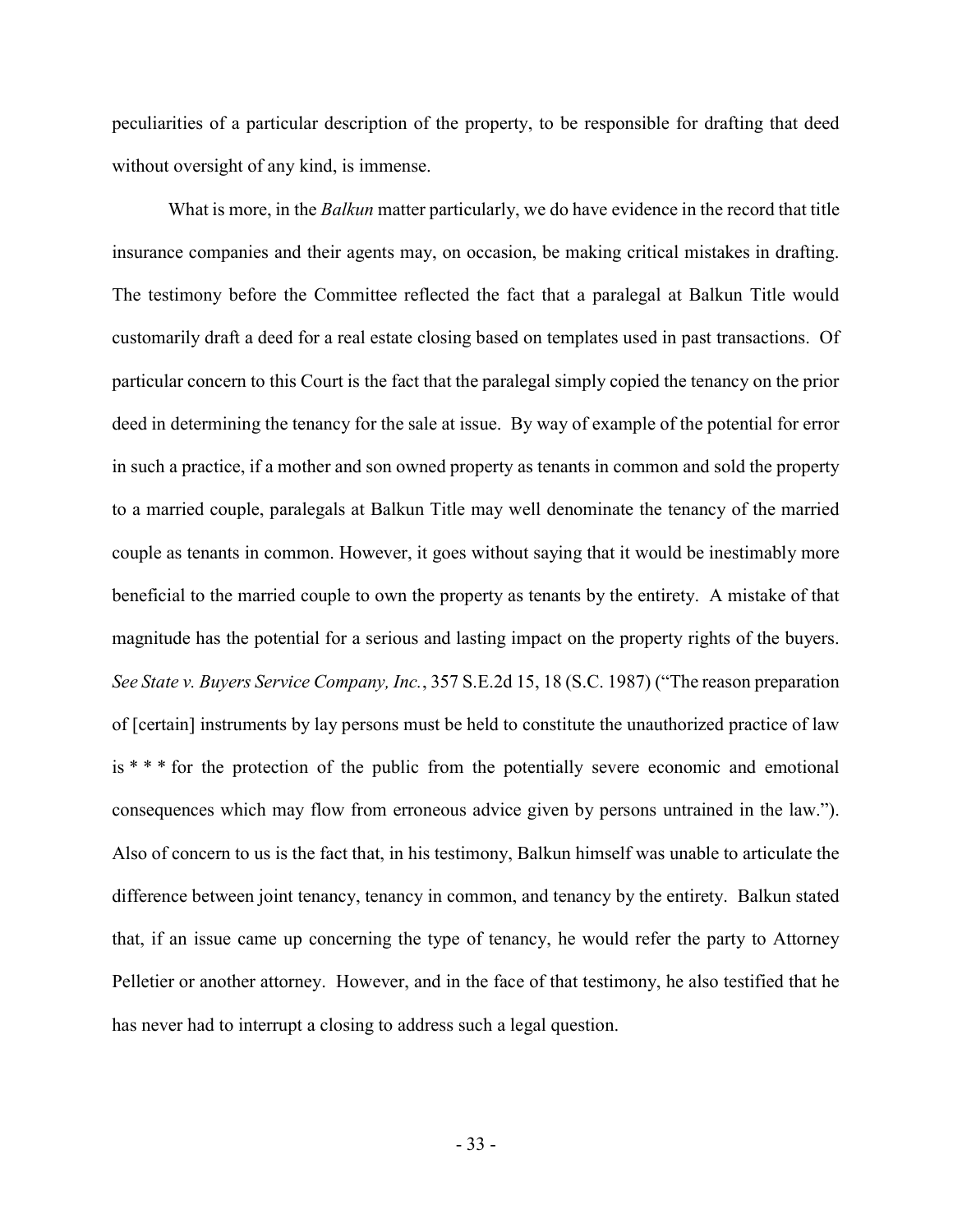We also note that, at a closing, the lender and the title insurer are concerned with ensuring good title in the event that the lender must foreclose on the property at a later date. The nature of the tenancy to be conveyed and any other restrictions on the property, such as easements, therefore, may not be of as much importance to the lender and the title insurer as they would be to the buyer because such errors do not impact the insurability of the title itself at the time of the closing.

Accordingly, it is clear to this Court that drafting a deed requires specific legal knowledge and must be done by a licensed attorney or be carefully reviewed by a licensed attorney. See People ex rel. Illinois State Bar Association v. Schafer, 87 N.E.2d 773, 777 (Ill. 1949) (stating that "if the advice given or the service performed requires legal skill or knowledge, or more than ordinary business intelligence, it constitutes the practice of law").

#### D

#### Drafting a Residency Affidavit

 Turning to the issue of whether or not drafting a residency affidavit on behalf of another constitutes the unauthorized practice of law, it is our opinion that the public interest dictates that drafting a residency affidavit for another in conjunction with providing title insurance for a real estate transaction does not constitute the unauthorized practice of law. We reach that conclusion after thorough consideration of the arguments of the parties and the amici.

According to the Committee Report in the *Balkun* matter, a residency affidavit is a "standardized form designated by the Rhode Island Division of Taxation, pursuant to General Laws 1956 § 44-30-71.3, which requires a seller of real estate located in Rhode Island to certify whether they [sic] are a resident of the State of Rhode Island." From our review of the form that was provided by the Division of Taxation, all that is required of an individual who is selling property is that he or she fill out the seller's name, address, telephone number, social security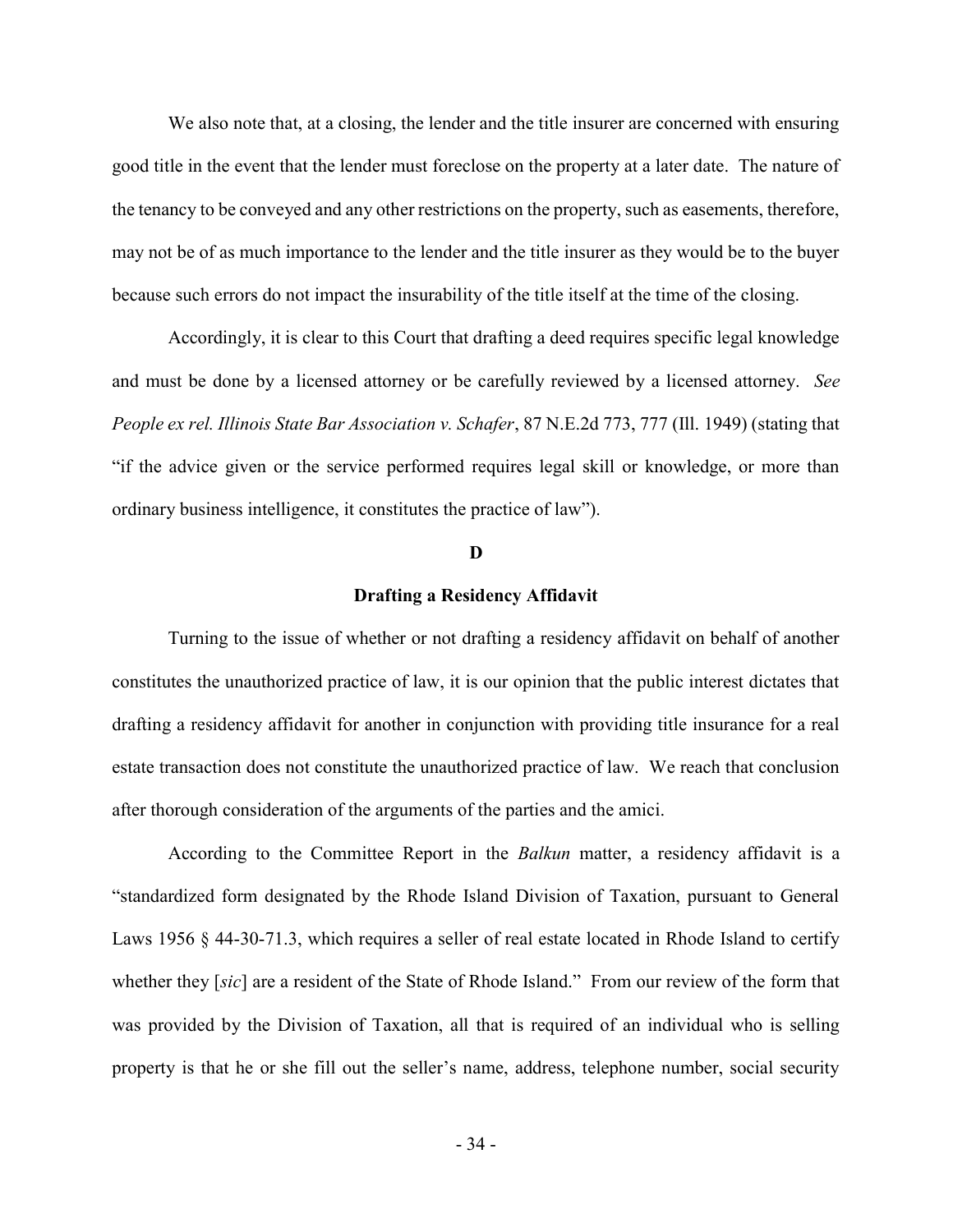number, the closing date, and the names of all the owners appearing on the deed. If the seller is a corporation or a partnership, there are additional requirements. This document must then be signed by the seller under the penalties of perjury and notarized.

 It is our opinion that a title insurance company and its agents do not engage in the unauthorized practice of law by filling out or drafting the residency affidavit on behalf of a seller. For the majority of sellers, drafting the residency affidavit will be easily accomplished and will not require the engagement of an attorney. We note that our determination of what is in the public interest in this respect was informed by the fact that drafting a residency affidavit is one of the ancillary activities that the Title Insurers Act authorizes title insurance companies and their agents to perform when they are issuing title insurance.

However, it is important to note that, while on the surface this form may be easily filled out for most individuals, issues of residency can sometimes be complicated. The rules governing state residency may be complex, especially in cases where an individual has spent substantial amounts of time in more than one state during the year. Because the seller attests to his or her residency under the penalties of perjury, a misinformed seller may expose himself or herself to serious liability. For that reason, to protect the public, we further hold that, if the seller has a question over his or her residency, the seller must consult an attorney. The title insurance company and its agent may not provide advice or answer a seller's question concerning his or her residency, but must refer the seller to an attorney, which can include an attorney engaged by or employed by the title insurance company.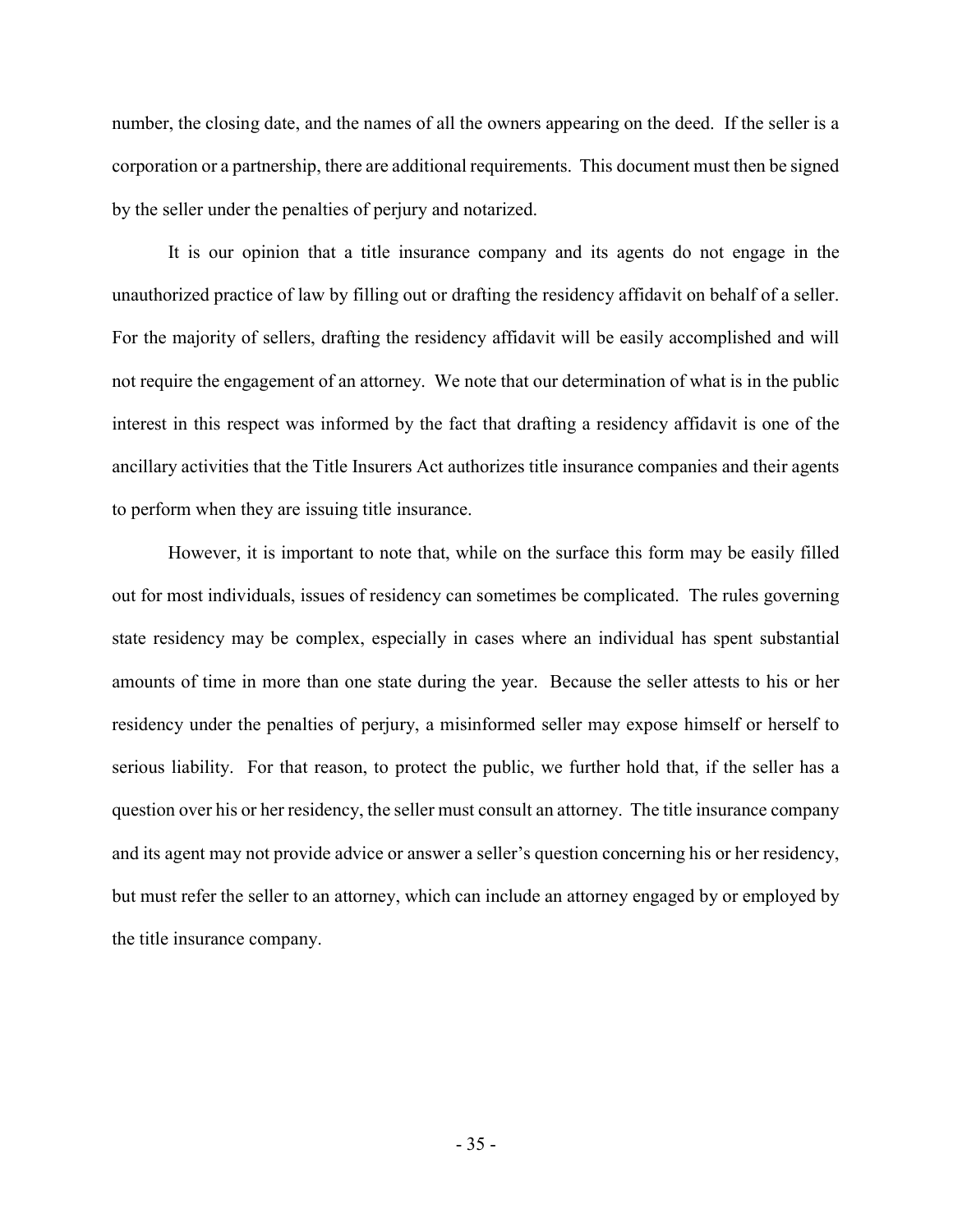#### Drafting a Durable Power of Attorney

E

 Turning to the issue as to whether or not drafting a durable power of attorney for the limited purpose of a real estate closing constitutes the unauthorized practice of law, it is our opinion that drafting that document does not constitute the unauthorized practice of law. We note that drafting a durable power of attorney is also one of the ancillary activities that the Title Insurers Act authorizes title insurance companies and their agents to perform when they are issuing title insurance.

 A durable power of attorney for the closing is employed when one of the buyers or sellers is unable personally to attend the closing to effectuate the purchase and sale. In that case, the absent party may grant a limited power of attorney to another individual to allow that individual to act on his or her behalf at the closing. From our review, it appears that, in most cases, the title insurance company or its agents employs a form document and merely substitutes the names and other relevant information.

However, as we recognized with respect to the residency affidavit, the buyer or seller exposes himself or herself to significant risks when granting another person a durable power of attorney. A durable power of attorney, if not strictly limited, has the potential to give an individual considerable power over the life and property of another. To protect buyers and sellers, we hold that the durable power of attorney must be limited to the closing. If the durable power of attorney is not so limited, then, in this context, the drafter is engaging in the unauthorized practice of law. To reiterate, if the durable power of attorney goes further than that limited authority, then, despite the language of the statute, in such context, the drafter is engaging in the unauthorized practice of law.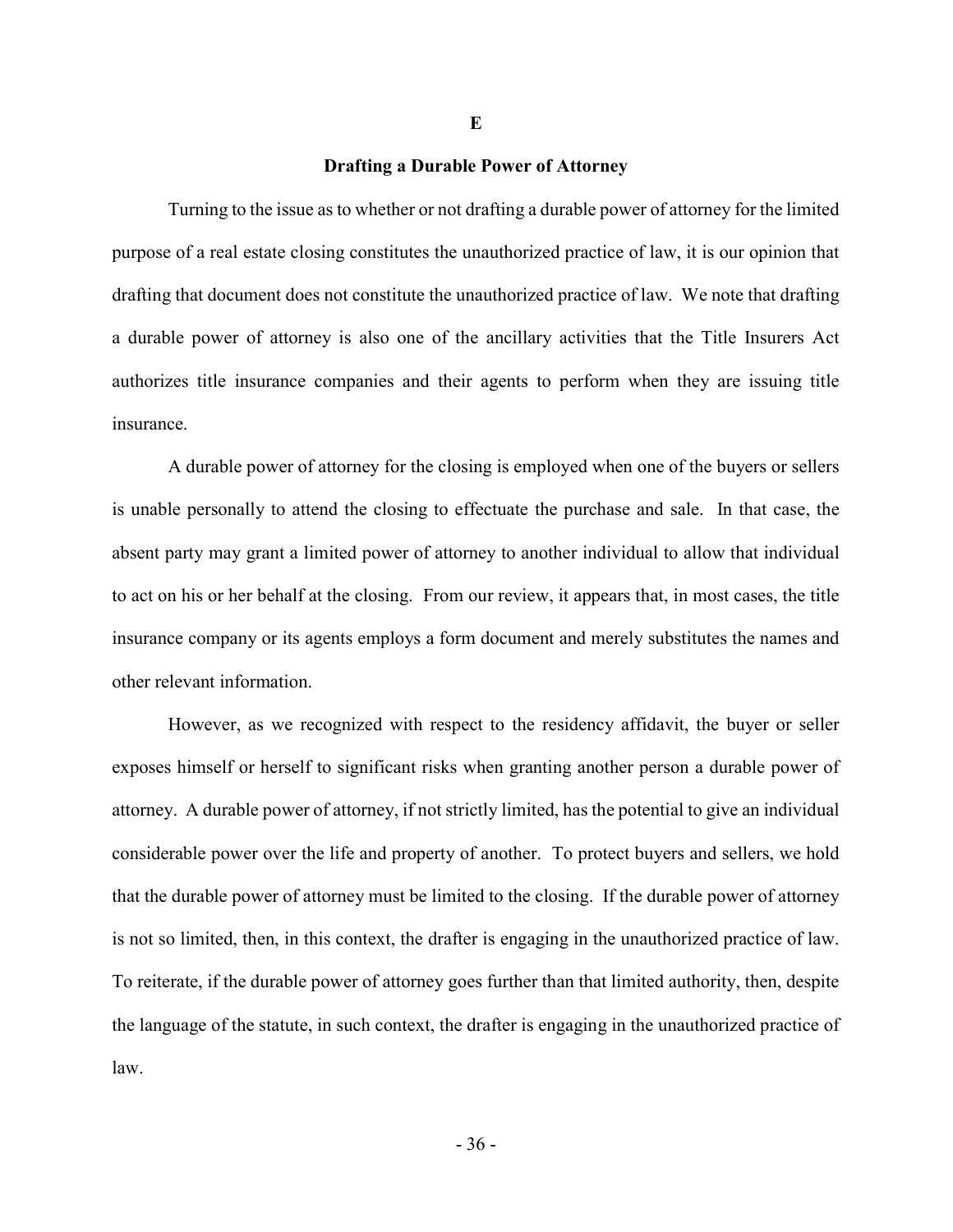#### IV

## Conclusion

 Addressing the three matters at hand, we will explain how the above-articulated principles affect each of the matters before us.

## A

# In re Paplauskas

Based on our review of the record, it appears that Paplauskas was acting within his rights under the statute, because ServiceLink did indeed issue a title insurance policy to the buyers. Moreover, although Paplauskas characterized himself as an independent contractor, it is clear to us that he was acting as an agent on behalf of ServiceLink at the closing. "An agency relationship exists when: (1) the principal manifests that the agent will act for him, (2) the agent accepts the undertaking, and (3) the parties agree that the principal will be in control of the undertaking." Oliver v. Narragansett Bay Insurance Company, 205 A.3d 445, 452 (R.I. 2019) (quoting Credit Union Central Falls, 966 A.2d at 1268). Paplauskas testified that he was contacted and authorized by ServiceLink to conduct the closing. He was provided with the documents that needed to be executed at the closing by ServiceLink, along with an envelope to return those documents to ServiceLink after execution. Paplauskas did not record any of the documents after they were executed and had no control over any funds or any other aspect of the transaction.

Paplauskas, at the start of the closing, provided the buyers with a one-page document titled "Notary Held Harmless," which indicated that he was acting only as a notary public and not as an attorney, and he immediately informed the buyers of that fact. During the closing, he presented each document to the buyers, identified the document by its title, provided an overview, and asked them to review and sign where appropriate. Paplauskas stated that his overview consisted of the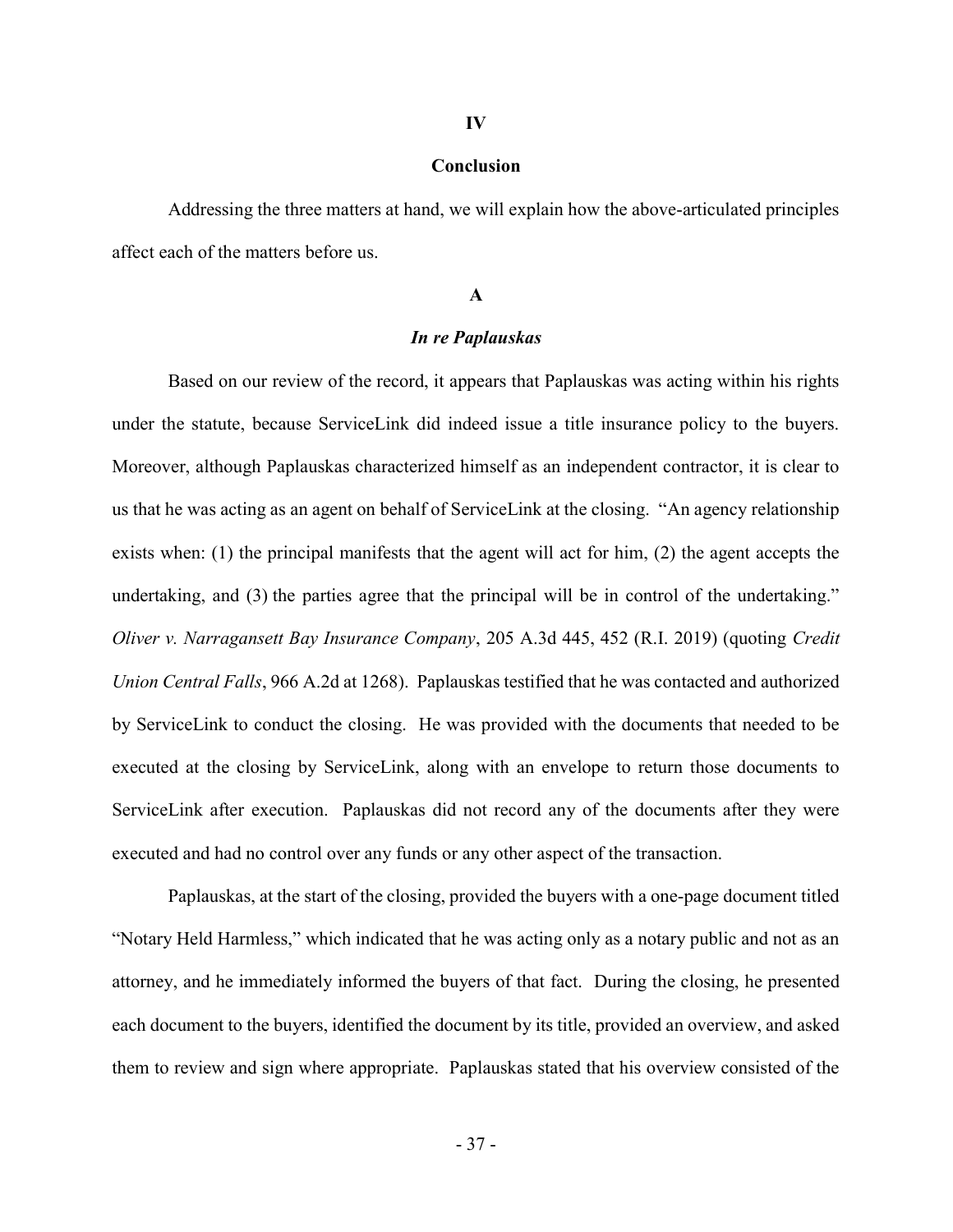name and terms of the document, but that he never answered any questions regarding the document or consequences of noncompliance in connection with the document. Although the buyers remembered Paplauskas "explaining stuff," they could not recall any details about the explanation. It does not appear from the record that Paplauskas provided any legal advice nor did he answer any questions—in fact, the buyers had no questions. After he obtained all the necessary signatures, he collected the documents along with the deed provided by the sellers' attorney, put the documents in a FedEx envelope provided by the lender, and shipped them directly to ServiceLink. That concluded Paplauskas's involvement in the transaction. Accordingly, we hold that Paplauskas was not engaged in the unauthorized practice of law when he conducted the 528 Nanaquaket Road closing at issue on behalf of ServiceLink.

## B

## In re Balkun

In the Balkan matter, we begin by reiterating the acts undertaken by Balkun and Balkun Title which are at issue. With respect to residential real estate buyers, Balkun and Balkun Title conducted closings and title examinations. Balkun Title also prepared deeds, residency affidavits, and powers of attorney for sellers of residential real estate.

With respect to conducting closings, Balkun testified that he presented each document to the buyer for his or her signature and gave a brief explanation or description of each document. In this Court's judgment, Balkun and Balkun Title do not engage in the unauthorized practice of law when conducting a closing if they are issuing the title insurance policy or otherwise acting on behalf of a title insurer. That being said, to comply with this Court's opinion, Balkun must explain to the parties orally and in writing (as set forth supra) that he is not an attorney, that he does not represent either party, that he cannot give legal advice, and that, if a legal question arises, the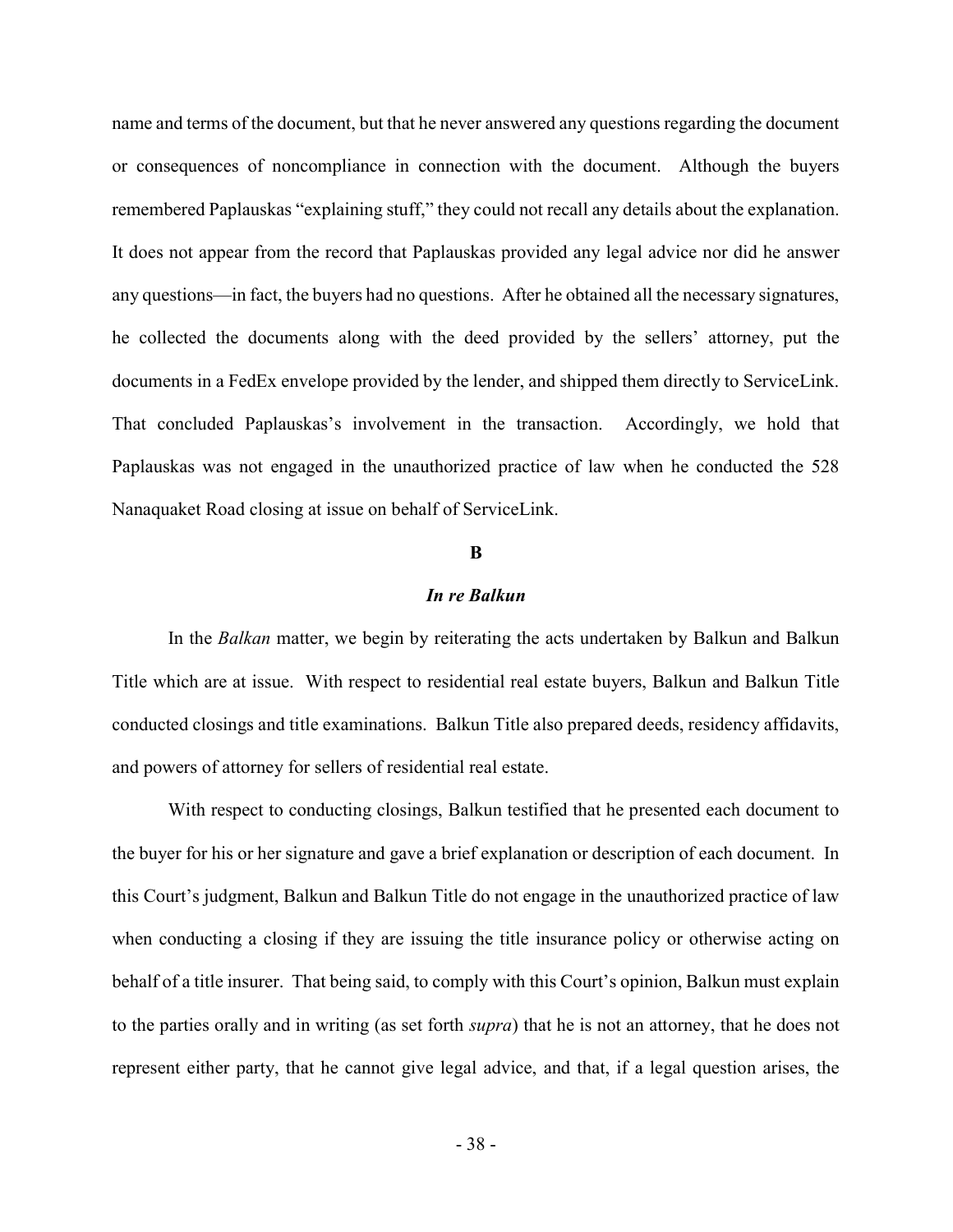closing must be suspended to allow the party or parties to seek the advice of an attorney. He also must present a written notice to that effect to the parties and have it signed by the parties and he must sign it himself. Balkun must keep a copy of the written notice and provide one to the parties.

According to the testimony in the Balkun matter, Attorney Pelletier did examine some, but not all, of the title searches conducted by Balkun Title. In our opinion, those title examinations conducted by someone other than Attorney Pelletier or some other licensed attorney amount to the unauthorized practice of law. Accordingly, Balkun Title can continue to provide title examinations to its clients when it is issuing the title insurance policy, without engaging in the unauthorized practice of law, only as long as those title examinations are conducted or reviewed by Attorney Pelletier or some other attorney employed in a similar manner.

Moving on to the drafting of deeds, residency affidavits, and powers of attorney in the Balkun matter, the drafting of those documents for the seller in a real estate transaction in which Balkun Title is not issuing the title insurance policy, as was the case in the 60 Pine Hill Road transaction, constitutes the unauthorized practice of law. This is so because, when acting on behalf of a seller, the individual conducting a closing is not engaged on behalf of a title insurer. Balkun Title may not draft any of these documents if it is not issuing the title insurance policy for the real estate transaction. It may draft a deed in conjunction with issuing the title insurance policy, but only if the drafting is done by an attorney or reviewed by an attorney.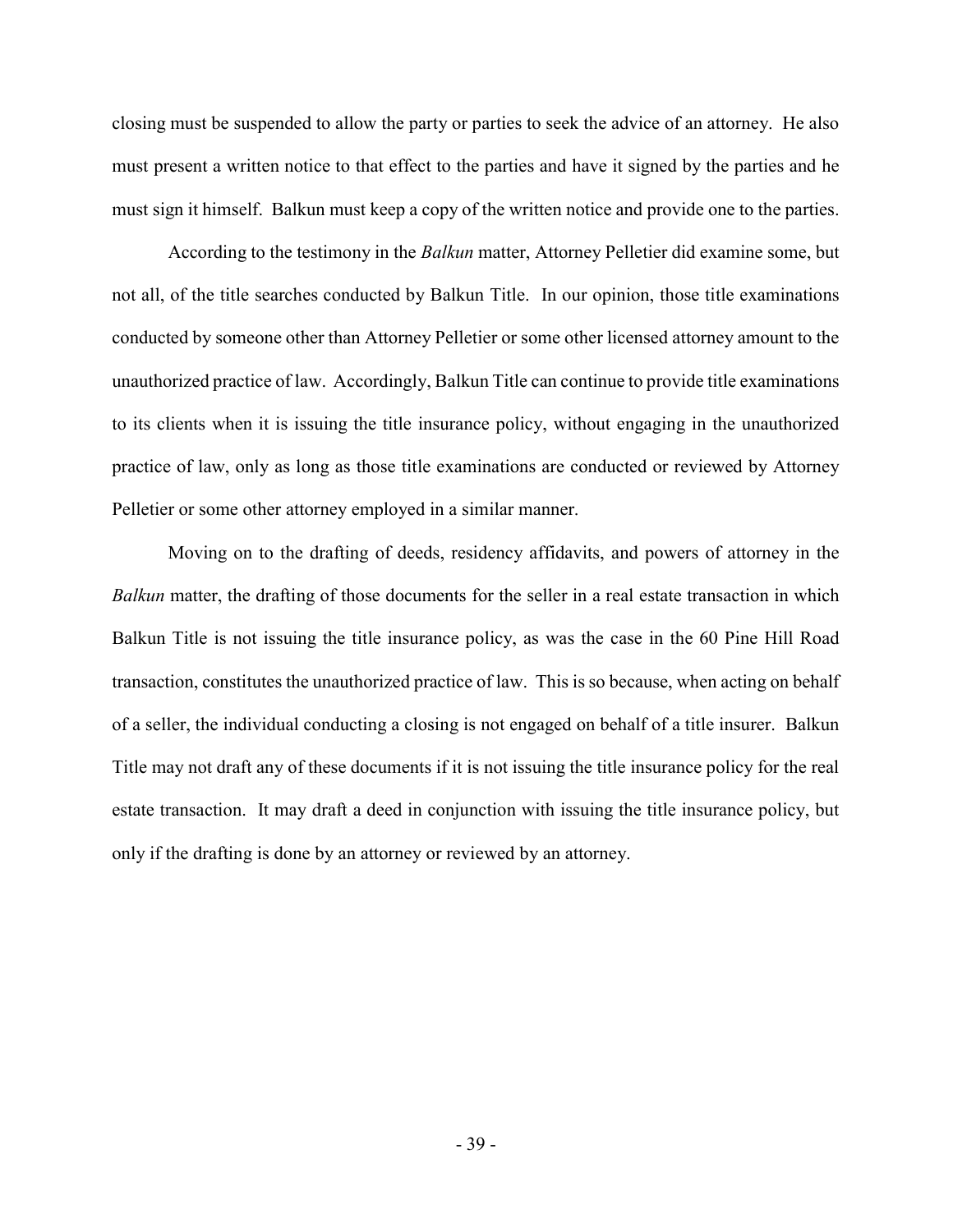## In re SouthCoast Title and Escrow, Inc.

 As to SouthCoast, we hold that it did not engage in the unauthorized practice of law by conducting a real estate closing or a title examination.<sup>17</sup>

 With respect to conducting closings, SouthCoast, as testified to by Attorney Senerchia, conducted a real estate closing at 60 Pine Hill Road. Unlike Balkan Title's role as simply representing the sellers, SouthCoast's role was to act on behalf of the title insurance company that issued the buyers' title insurance on the property. As we have explained earlier in this opinion, conducting a closing under these circumstances is explicitly authorized by the statute and we do not consider it to constitute the unauthorized practice of law. Accordingly, we decline to adopt the Committee's recommendation and instead hold that SouthCoast did not engage in the unauthorized practice of law by conducting a real estate closing. However, in the future, SouthCoast must comply with the requirements outlined above concerning the notice that it must give the buyer and seller at the closing.

 With respect to the title examination, SouthCoast, again serving as the title insurance company, had its agent, Attorney Senerchia, examine a title to determine marketability and insurability. That complies with the requirement that we have adopted in this opinion. Attorney Senerchia, a duly admitted member of the Rhode Island Bar, performed this activity as an agent of

 $17$  As part of the Committee's analysis explaining why it determined that SouthCoast was engaging in the unauthorized practice of law but Attorney Senerchia was not, the Committee characterized SouthCoast as acting as a law firm in the context of these matters because it was providing legal services to its customers. We decline to adopt this characterization because, although SouthCoast's activities may have benefited its clients, it did not act on behalf of its clients. Attorney Senerchia as an employee of SouthCoast provided those services to SouthCoast, not the client. SouthCoast had its employee, Attorney Senerchia, perform an activity as part of SouthCoast's issuance of title insurance and did not have its employee perform a legal service on behalf of the buyer. The same is true as to Attorney Pelletier's work for Balkun Title.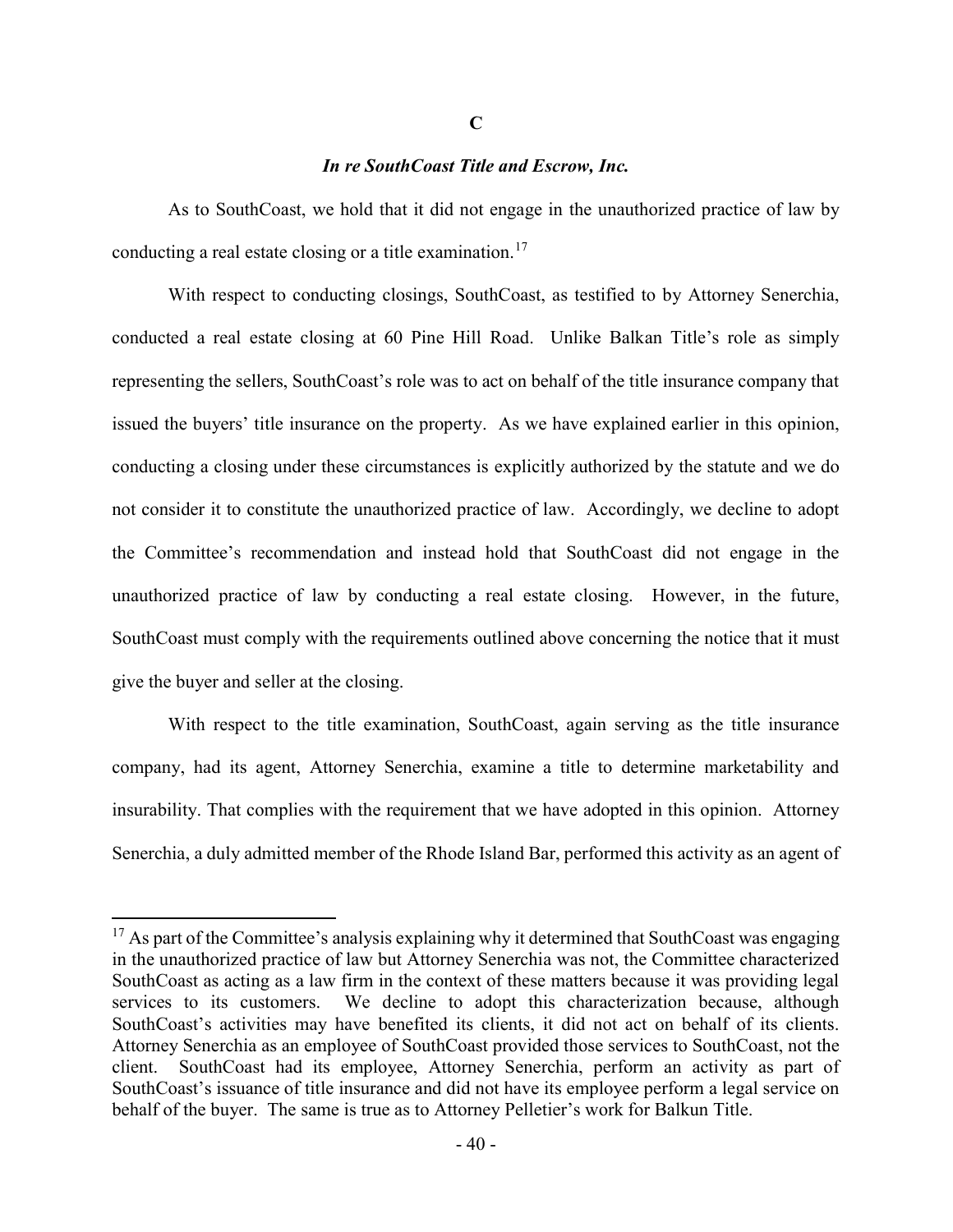SouthCoast. Therefore, we decline to adopt the Committee's recommendation and instead hold that SouthCoast did not engage in the unauthorized practice of law by conducting a title examination.

Justice Goldberg did not participate.